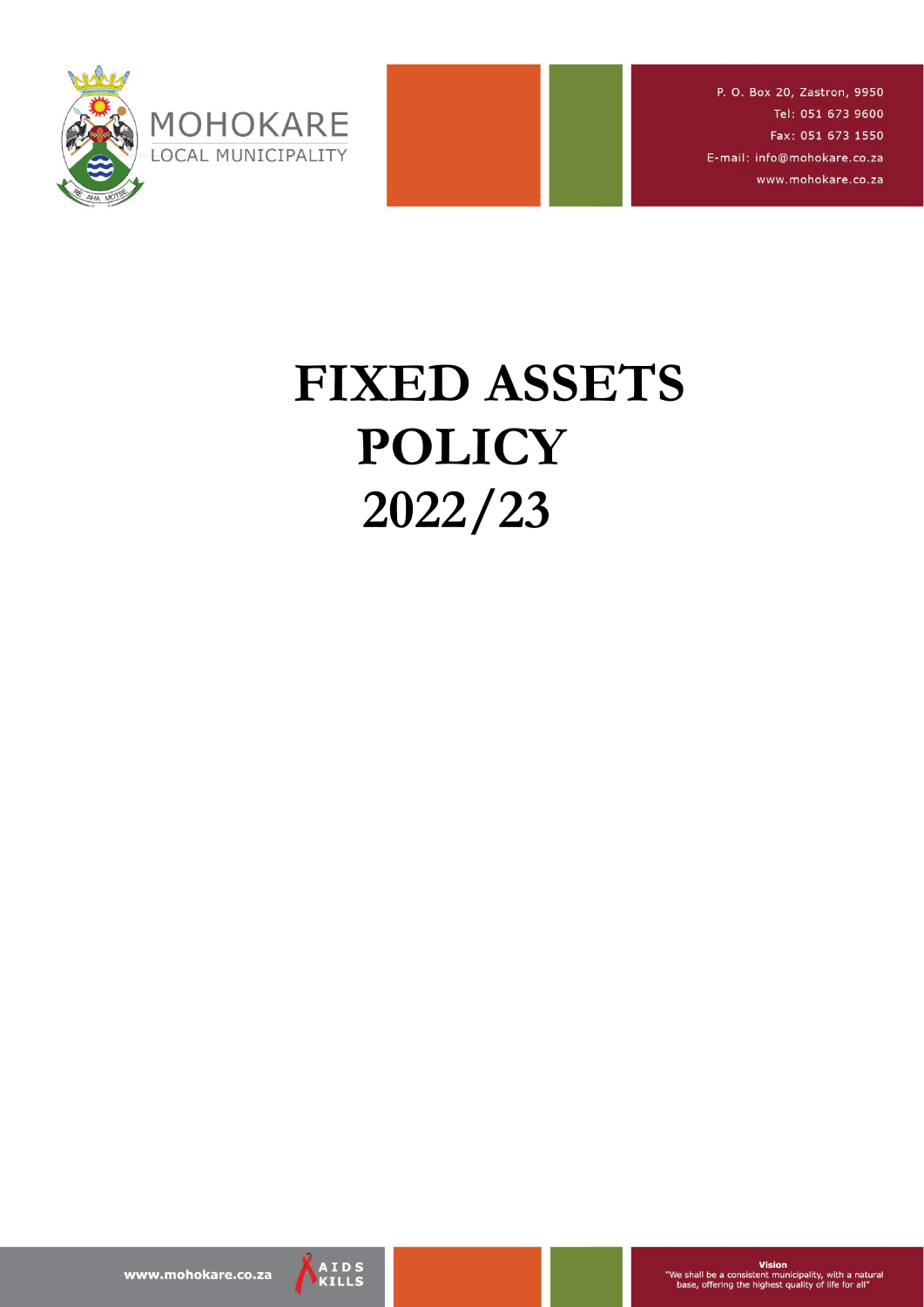## **STATUTORY FRAMEWORK**

The statutory framework for this Guideline is:

- The Constitution of the Republic of South Africa, 1996
- Municipal Systems Act, 2000
- Municipal Finance Management Act, 2003

The Constitution's prime mandate for Local Government is that services are provided in a sustainable manner. (Section 152)

The MSA in sections 4(2)(d) states that a municipality has the duty to -

 strive to ensure that municipal services are provided to the local community in a financially and environmentally sustainable manner**.**

## **GUIDELINES**

The accounting and reporting principles governing capital assets are covered in more detail in standard specific guidelines and should be referred to in conjunction with the Local Government Capital Asset Management Guideline (LGCAMG). Examples of accounting standards that cover assets are:

- GRAP 17 on Property, Plant & Equipment (PPE)
- GRAP 16 on Investment Properties
- GRAP 102 on Intangible Assets
- GRAP 100 on Non-Current Assets Held for Sale and Discontinued Operations
- GRAP 101 on Agricultural Activities
- IAS 36 on Impairment of Assets

Other relevant accounting standards are:

- GRAP 12 on Inventories
- GRAP 11 on Construction Contracts

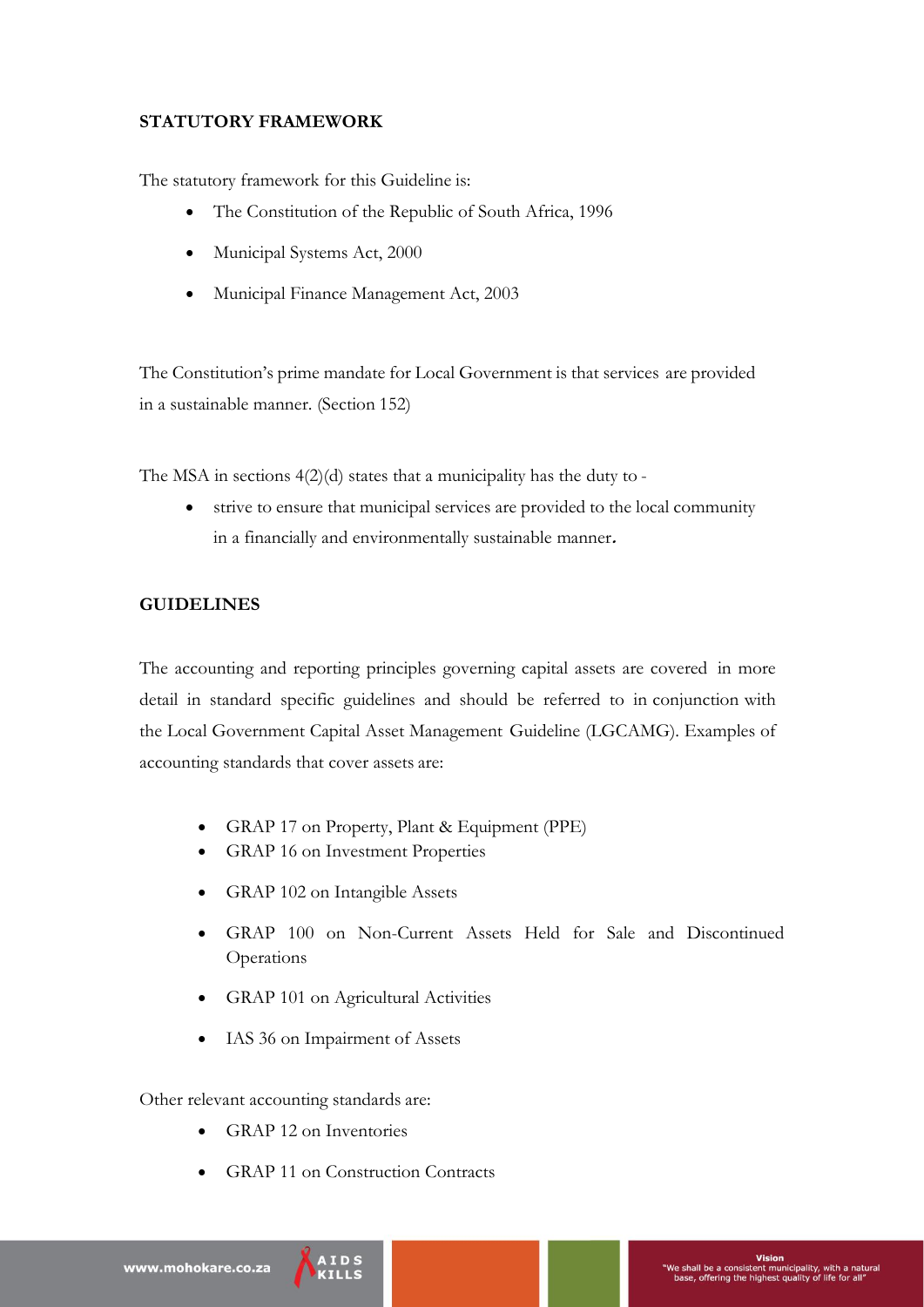#### **INDEX**

| <b>PART</b>                      | <b>TOPIC</b>                                |
|----------------------------------|---------------------------------------------|
| PART <sub>1</sub>                | DEFINITION OF A FIXED ASSET                 |
| PART <sub>2</sub>                | ROLE OF MUNICIPAL MANAGER                   |
| PART <sub>3</sub>                | ROLE OF CHIEF FINANCIAL OFFICER             |
| PART <sub>4</sub>                | FORMAT OF FIXED ASSET REGISTER              |
| PART <sub>5</sub>                | <b>CLASSIFICATION OF FIXED ASSETS</b>       |
| PART <sub>6</sub>                | <b>INVESTMENT PROPERTY</b>                  |
| PART <sub>7</sub>                | FIXED ASSETS TREATED AS INVENTORY           |
| PART <sub>8</sub>                | RECOGNITION OF HERITAGE ASSETS IN THE FIXED |
|                                  | <b>ASSET REGISTER</b>                       |
|                                  |                                             |
| PART 9                           | RECOGNITION OF DONATED ASSETS               |
| PART <sub>10</sub>               | SAFEKEEPING OF ASSETS                       |
| PART <sub>11</sub>               | <b>IDENTIFICATION OF FIXED ASSETS</b>       |
| PART <sub>12</sub>               | PROCEDURES IN CASE OF LOSS, THEFT,          |
|                                  | DESTRUCTION OR IMPAIRMENT OF FIXED ASSETS   |
| PART <sub>13</sub>               | CAPITALISATION CRITERIA: INTANGIBLE ITEMS   |
| PART 14                          | CAPITALISATION CRITERIA: REINSTATEMENT,     |
|                                  | MAINTENANCE AND OTHER EXPENSES              |
|                                  |                                             |
| PART <sub>15</sub>               | <b>MAINTENANCE PLANS</b>                    |
| PART <sub>16</sub>               | DEFERRED MAINTENANCE                        |
| PART 17                          | <b>GENERAL MAINTENANCE OF FIXED ASSETS</b>  |
| PART <sub>18</sub>               | DEPRECIATION OF FIXED ASSETS                |
| PART <sub>19</sub>               | RATE OF DEPRECIATION                        |
| PART <sub>20</sub>               | METHOD OF DEPRECIATION                      |
| PART <sub>21</sub>               | AMENDMENT OF ASSET LIVES AND DIMINUTION IN  |
|                                  | THE VALUE OF FIXED ASSETS                   |
|                                  |                                             |
| PART <sub>22</sub>               | CREATION OF NON-DISTRIBUTABLE RESERVES FOR  |
|                                  | <b>FUTURE DEPRECIATION</b>                  |
|                                  |                                             |
| PART <sub>23</sub>               | <b>CARRYING VALUES OF FIXED ASSETS</b>      |
| PART <sub>24</sub>               | REVALUTION OF FIXED ASSETS                  |
| PART <sub>25</sub>               | <b>VERIFICATION OF FISXED ASSETS</b>        |
| PART <sub>26</sub>               | ALIENATION OF FIXED ASSETS                  |
| PART <sub>27</sub>               | OTHER WRITE-OFFS OF FIXED ASSETS            |
| PART <sub>28</sub>               | REPLACEMENT NORMS                           |
| PART <sub>29</sub>               | <b>INSURANCE OF FIXED ASSETS</b>            |
| PART 30                          | <b>BIOLOGICAL ASSETS</b>                    |
| PART 31                          | <b>ANNEXTURE: FIXED ASSET LIVES</b>         |
| PART <sub>32</sub>               | ANNEXTURE: PARAPHRASE OF SECTION 14 OF THE  |
|                                  | MUNICIPAL FINANCE MANAGEMENT ACT 2003       |
| PART <sub>33</sub><br>ANNEXURE A | NON-ROUTINE JOURNALS                        |
|                                  | <b>CHECKLIST</b>                            |

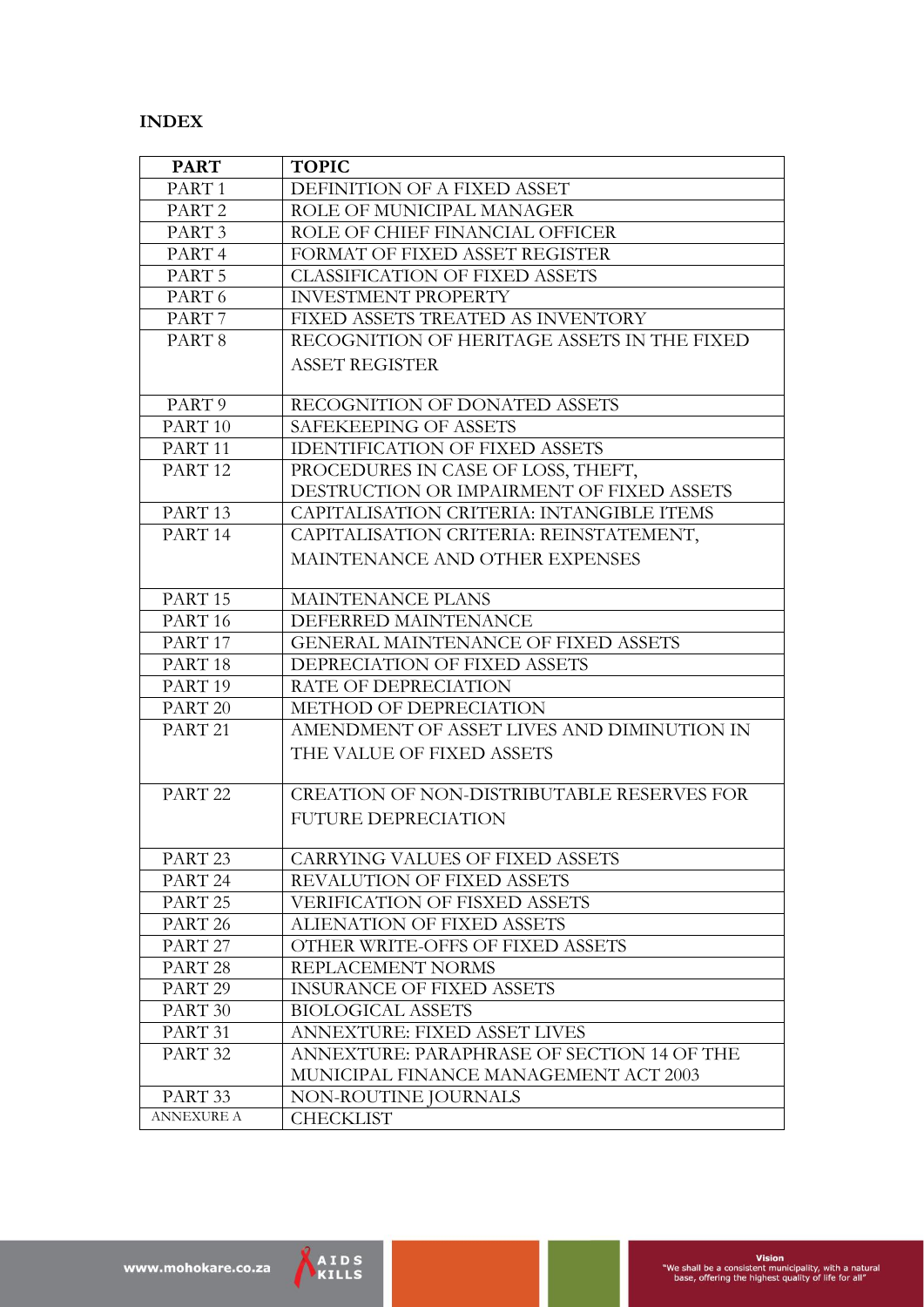# PART 1: DEFINITION OF A FIXED ASSET

A fixed asset is defined in GRAP 17 as a tangible item of property, plant or equipment held by a municipality for use in the productions or supply of goods or service, for rental to others, or for administrative purposes, and which is expected to be used during more than one reporting period (financial year).

A fixed asset is thus an asset, either moveable or immovable, under the control of the municipality, and from which the municipality reasonable expects to derive economic benefits, or reasonably expects to use in service delivery, over a period extending beyond one financial year.

To be recognized as a fixed asset, an asset must also meet the criteria referred to in parts 13, 14 and 15 below.

An asset held under a finance lease, shall be recognized as a fixed asset, as the municipality has control over such an asset even though it does not own the asset.

## PART 2: ROLE OF MUNICIPAL MANAGER

As accounting officer of the municipality, the municipal manager shall be the principal custodian of all the municipality's fixed assets, and shall be responsible for ensuring that the fixed asset management policy is scrupulously applied and adhered to.

#### PART 3: ROLE OF CHIEF FINANCIAL OFFICER

The chief financial officer shall be responsible for the fixed asset register of the municipality, and shall ensure that a complete, accurate and up-to-date computerized fixed asset register is maintained. Monthly reconciliations shall be performed to ensure that all the additions and disposals are captured on the asset register.

No amendments, deletions or additions to the fixed asset register shall be made other than by the chief financial officer or by an official acting under the written instruction of the chief financial officer.

#### PART 4: FORMAT OF FIXED ASSET REGISTER

The fixed asset register shall be maintained in the format determined by the chief financial officer, which format shall comply with the requirements of generally recognized accounting practice (GRAP) and any other accounting requirements which may be prescribed.

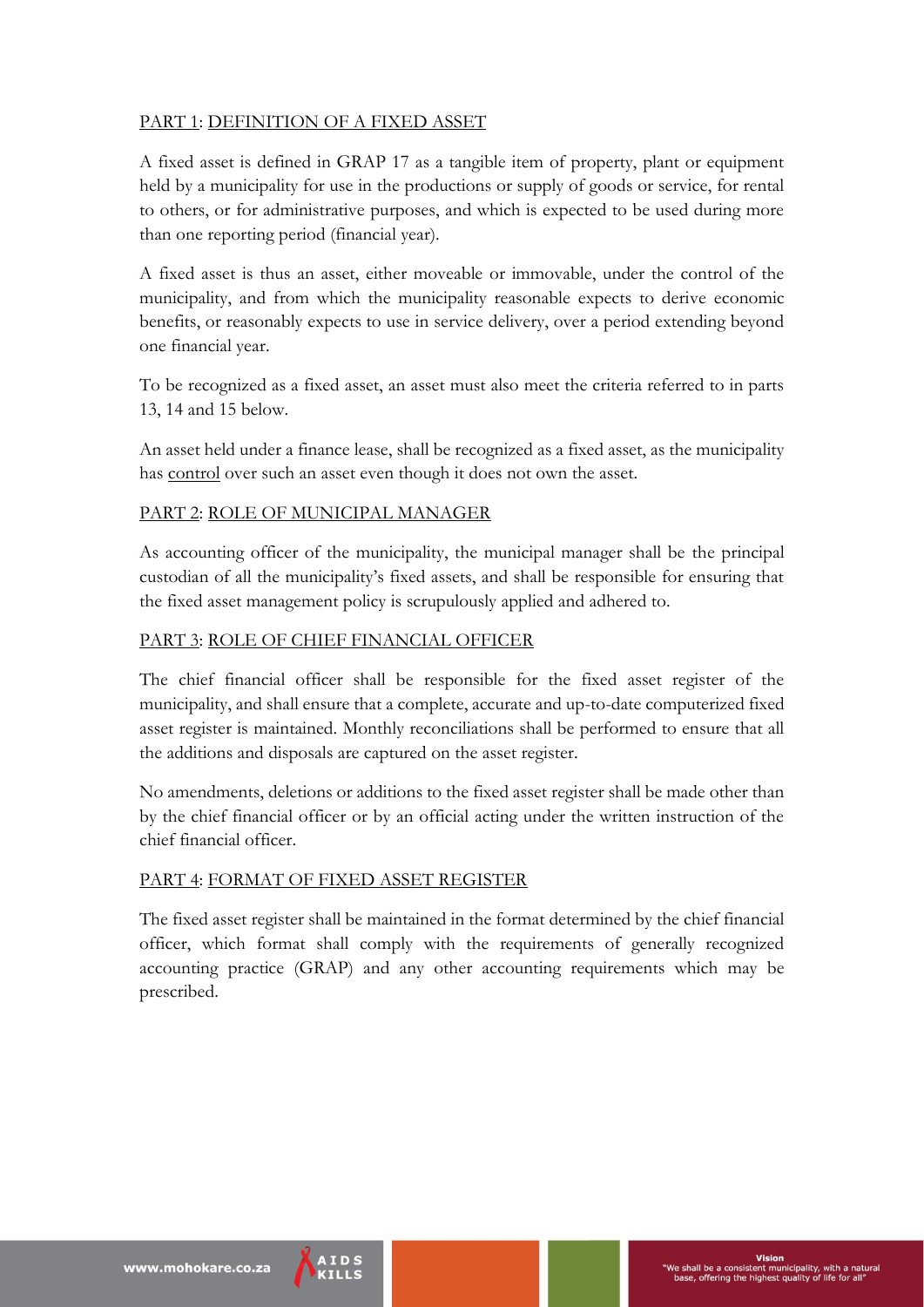The fixed asset register shall reflect the following information:

- a brief but meaningful description of each asset
- the date on which the asset was acquired or brought into use
- the location of the asset
- the department(s) or vote(s) within which the assets will be used
- the title deed number, in the case of fixed property
- the stand number, in the case of fixed property
- where applicable, the identification number, as determined in compliance with part 11 below
- the original cost, or the revalued amount determined in compliance with part 26 below, or the fair value if no costs are available
- the (last) revaluation date of the fixed assets subject to revaluation
- the revalued value of such fixed assets
- who did the (last) revaluation
- accumulated depreciation to date
- the depreciation charge for the current financial year
- the carrying value of the asset
- the method and rate of depreciation
- impairment losses incurred during the financial year (and the reversal of such losses, where applicable)
- the source of financing
- the current insurance arrangements
- whether the asset is required to perform basic municipal services
- whether the asset has been used to secure any debt, and  $-$  if so  $-$  the nature and duration of such security arrangements
- the date on which the asset is disposed of
- the disposal price
- The date on which the asset is retired from use, if not disposed of.

All heads of department under whose control any fixed asset falls shall promptly provide the chief financial officer in writing with any information required to compile the fixed asset register, and shall promptly advise the chief financial officer in writing of any material change which may occur in respect of such information.

A fixed asset shall be capitalized, that is, recorded in the fixed assets register, as soon as it is acquired. If the asset is constructed over a period of time, it shall be recorded as workin-progress until it is available for use, where after it shall be appropriately capitalized as a fixed asset. Additionally, assets with trivial values may be grouped together and captured as a separate line item in the asset register, provided that the municipality maintains a separate listing for that group of assets.

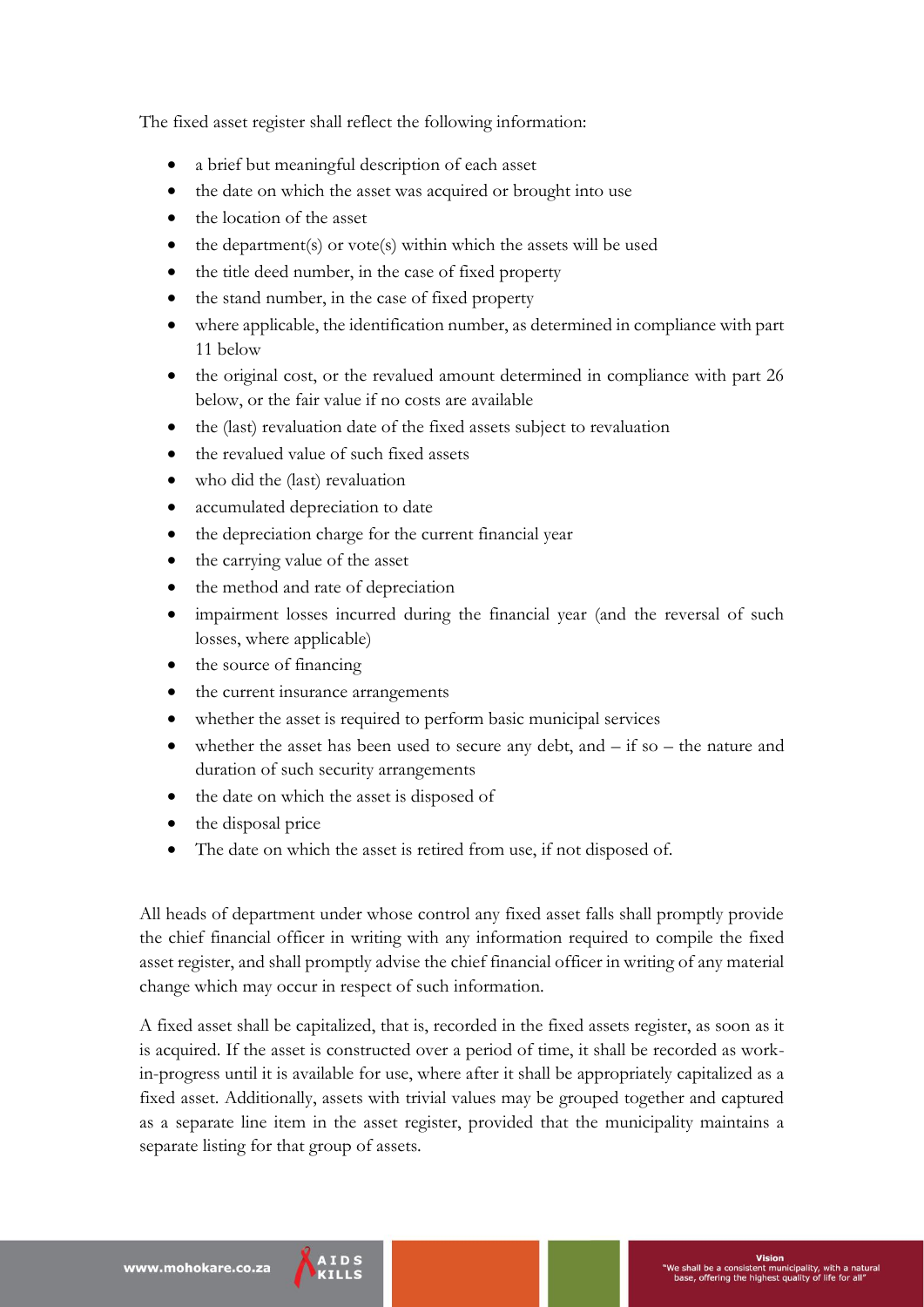A fixed asset shall remain in the fixed assets register for as long as it is in physical existence. The fact that a fixed asset has been fully depreciated shall not in itself be a reason for writing-off such an asset.

## PART 5: CLASSIFICATION OF FIXED ASSETS

In compliance with the requirement of the National Treasury, the chief financial officer shall ensure that all fixed assets are classified under the following headings in the fixed assets register, and heads of departments shall in writing provide the chief financial officer which such information or assistance as is required to compile a proper classification:

## PROPERTY, PLANT AND EQUIPMENT

- Land (not held as investment assets)
- Infrastructure assets (assets which are part of a network of similar assets)
- Community assets (resources contributing to the general well-being of the community)
- Heritage assets (culturally significant resources)
- Other assets (ordinary operational resources)

## INVENTORY

 All the items, goods, merchandise, and materials held by the municipality to ensure that objectives of the municipality are achieved.

## INVESTMENT PROPERTY

Investment assets (resources held for capital or operational gain) The chief financial officer shall adhere to the classifications indicated in the annexure on fixed asset lives (see part 31 below), and in the case of a fixed asset not appearing in the annexure shall use the classification applicable to the asset most closely comparable to the asset in question.

## PART 6: INVESTMENT PROPERTIES

Investment property shall be accounted for in terms of GRAP 16 and shall not be classified as property, plant and equipment for purposes of preparing the municipality's statement of financial position.

Investment property shall comprise land or buildings (or parts of buildings) or both held by the municipality, as owner or as lessee under a finance lease, to earn rental revenues or for capital appreciation or both.

Investment property shall be recorded in the fixed assets register in the same manner as other fixed assets, but a separate section of the fixed assets register shall be maintained for this purpose.

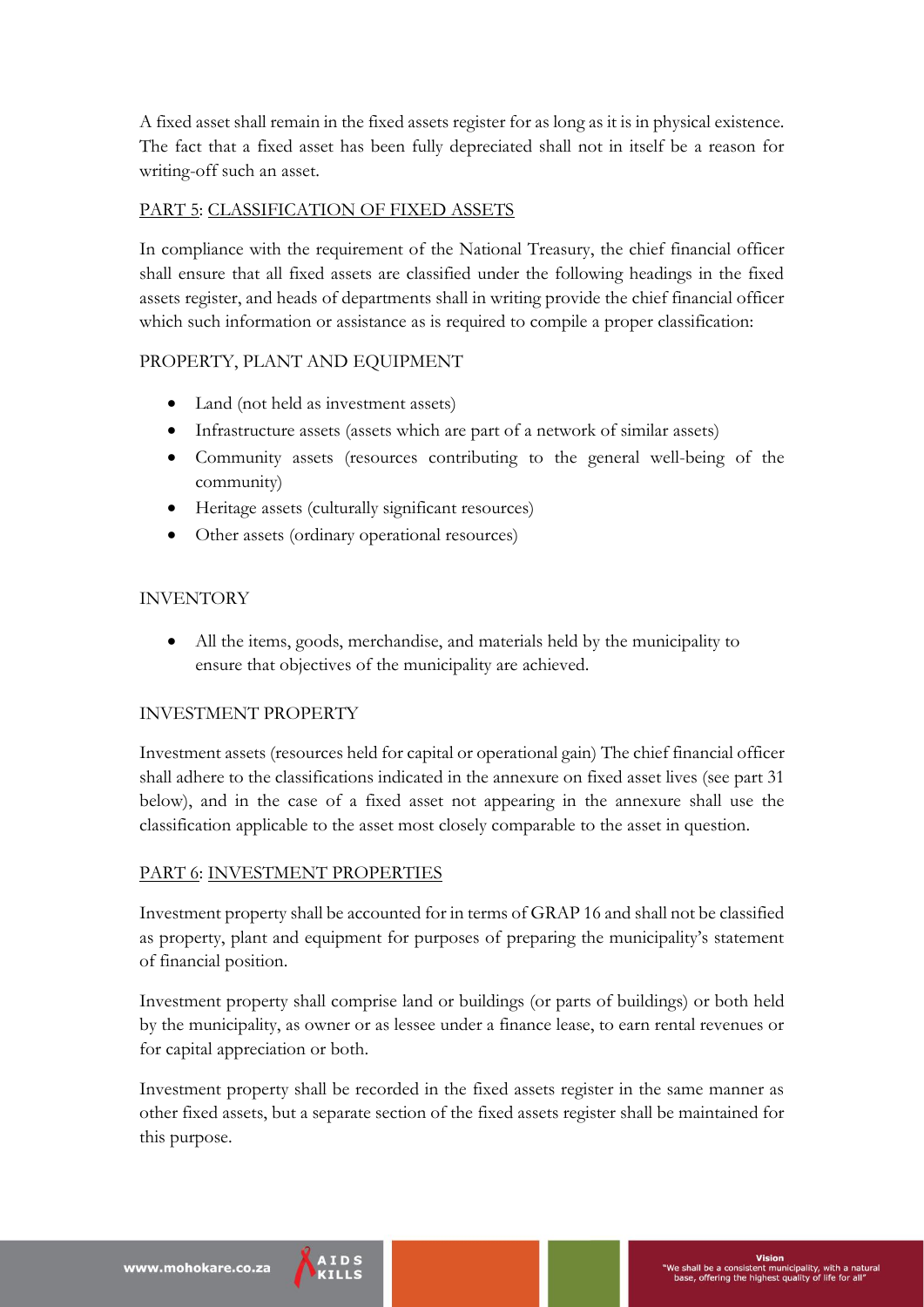Investment property shall not be depreciated, but shall be annually valued on balances sheet date to determine their fair (market) value. Investment property shall be recorded in the balances sheet at such fair value. Adjustments to the previous year's recorded fair value shall be accounted for as either gains (revenues) or losses (expenses) in the accounting records of the department or service controlling the assets concerned.

An expert value shall be engaged by the municipality to undertake such valuations. If the council of the municipality resolves to construct or develop a property for future use as an investment property, such property shall in every respect be accounted for as an ordinary fixed asset until it is ready for its intended use-where after it shall be reclassified as an investment property, as required by GRAP 16.11.d.

## PART 7: FIXED ASSETS TREATED AS INVENTORY

Any land or buildings owned or acquired by the municipality with the intention of selling such property in the ordinary course of business, or any land or buildings owned or acquired by the municipality with the intention of developing such property for the purpose of selling it in the ordinary course of business, shall be accounted for as inventory, and included in either property, plant and equipment or investment property in the municipality's statement of position.

Such inventories shall, however, be recorded in the fixed assets register in the same manner as other fixed assets, but a separate section of the fixed assets register shall be maintained for this purpose.

# PART 8: RECOGNITION OF HERITAGE ASSETS IN THE FIXED ASSET REGISTER

If no original costs of fair values are available in the case of one or more or all heritage assets, the chief financial officer may, if it is believed that the determination of a fair value for the assets in question will be a laborious or expensive undertaking, record such assets in question will be a laborious or expensive undertaking, record such asset or assets in the fixed asset register without an indication of the costs or fair value concerned.

For balance sheet purposes, the existence of such heritage assets shall be disclosed by means of an appropriate note.

## PART 9: RECOGNITION OF DONATED ASSETS

Where a fixed asset is donated to the municipality, or a fixed asset is acquired by means of an exchange of assets between the municipality and one or more other parties, the asset concerned shall be recorded in the fixed asset register at its fair value, as determined by the chief financial officer.

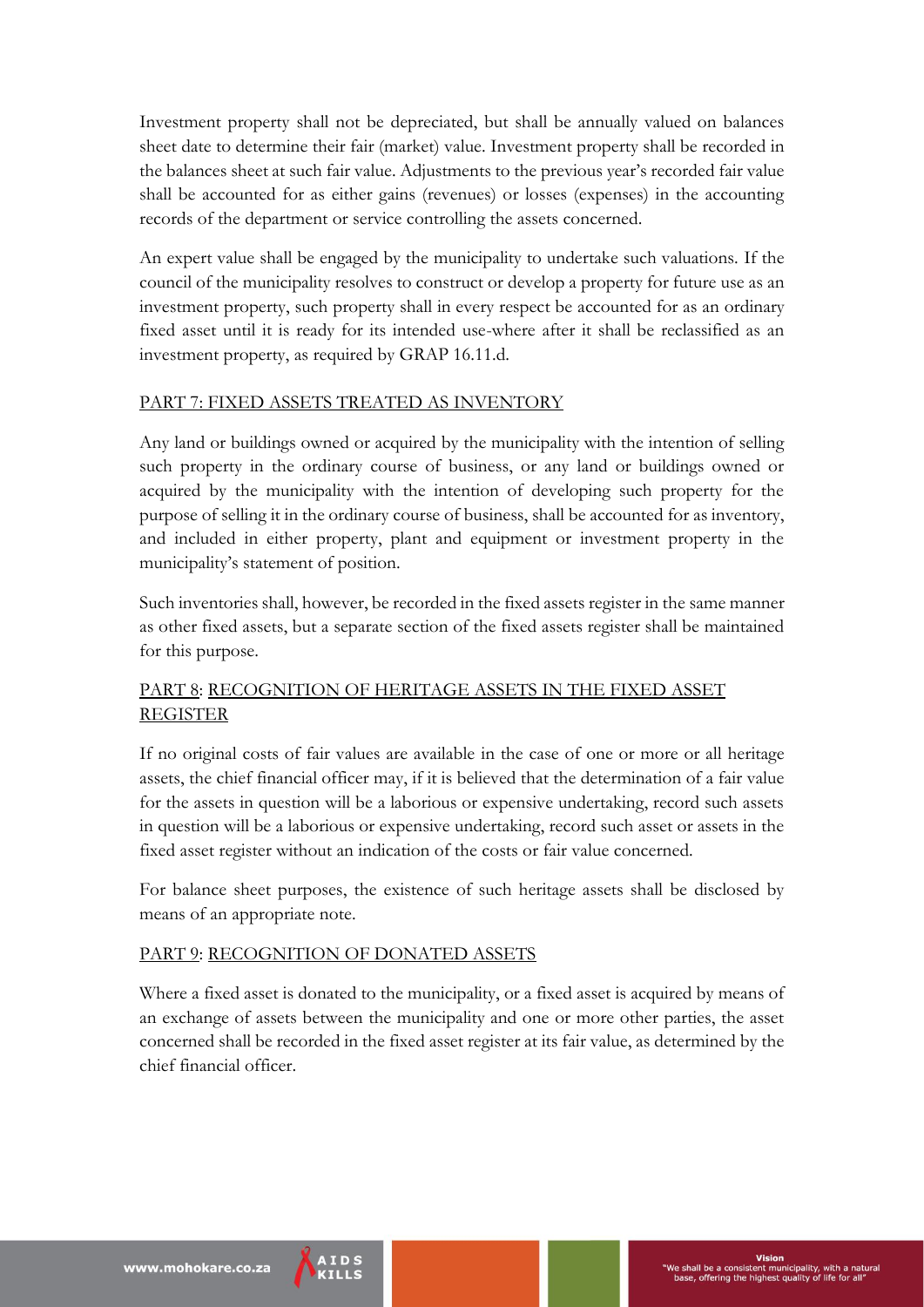## PART 10: SAFEKEEPING OF ASSETS

Every head of department shall be directly responsible for the physical safekeeping of any fixed asset controlled or used by the department in question.

In exercising this responsibility, every head of department shall adhere to any written directives issued by the municipality manager to the department in question, or generally to all departments, in regard to the control of or safekeeping of the municipality's fixed assets.

## PART 11: IDENTIFICATION OF FIXED ASSETS

The municipal manager shall ensure that the municipality maintains a fixed asset identification system which shall be operated in conjunction with its computerized fixed asset register.

The identification system shall be determined by the municipal manager, acting in consultation with the chief financial officer and other heads of departments, and shall comply with any legal prescriptions, as well as any recommendations of the Auditor-General as indicated in the municipality's audit report(s), and shall be decided upon within the context of the municipality's budgetary and human resources.

Every head of department shall ensure that the asset identification system approved for the municipality is scrupulously applied in respect of all fixed assets controlled or used by the department in question.

## PART 12: PROCEDURES IN CASE OF LOSS, THEFT, DESTRUCTION, OR IMPAIRMENT OF FIXED ASSETS

Every head of department shall ensure that any incident of loss, theft, destruction, or material impairment of any fixed asset controlled or used by the department in question is promptly reported in writing to the chief financial officer, to the internal audit, and – in cases of suspected theft or malicious damage – also to the South African Police Service.

# PART 13: CAPITALISATION CRITERIA: INTANGIBLE ASSETS

Intangible assets that adhere to the definition and recognition criteria of an Intangible Asset, as stipulated in GRAP 102. A municipality shall prepare an Intangible Asset Register. The chief financial officer shall reconcile the Intangible Asset Register on a monthly basis and present if to the municipal manager for approval.

## PART 14: CAPITALISATION CRITERIA: REINSTATMENT, MAINTAINANCE AND OTHER EXPENSES

Only expenses incurred in the enhancement of a fixed asset (in the form of improved or increased services or benefits flowing from the use of such asset) or in the material extension of the useful operating life of a fixed asset shall be capitalized.

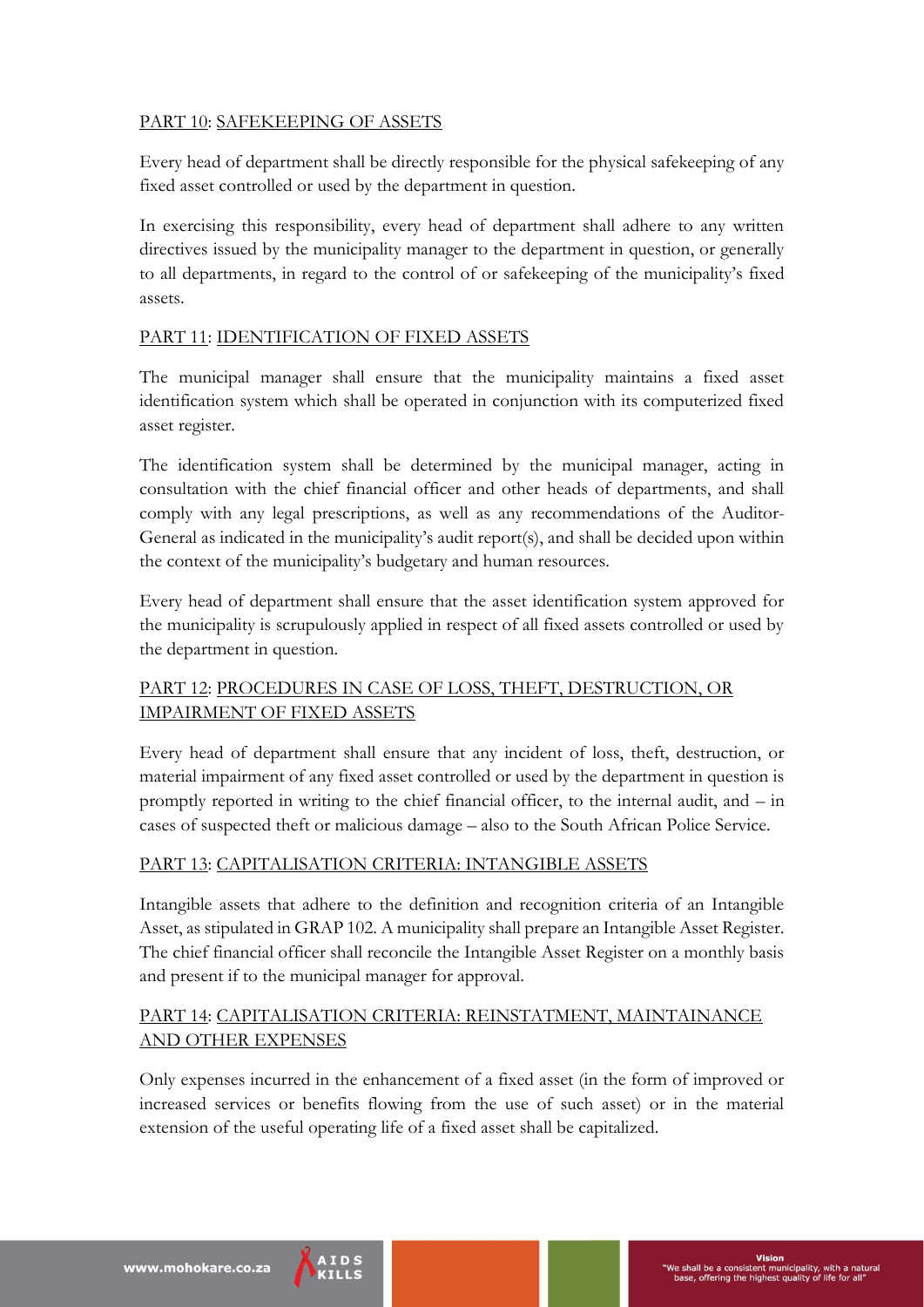Expenses incurred in the maintenance or reinstatement of a fixed asset shall be considered as operating expenses incurred in ensuring that the useful operating life of the asset concerned is attained, and shall not be capitalized, irrespective of the quantum of the expenses concerned.

Expenses which are reasonably ancillary to the bringing into operation of a fixed asset may be capitalized as part of such fixed asset. Such expenses may include but need not be limited to import duties, forward cover costs, transportation costs, installation, assembly and communication costs.

## PART 15: MAINTAINANCE PLANS

Every head of department shall ensure that a maintenance plan in respect of every new infrastructure asset with a value of R100 000 (one hundred thousand rand) or more is promptly prepared and submitted to the council of the municipality for approval.

If so directed by the municipal manager, the maintenance plan shall be submitted to the council prior to any approval being granted for the acquisition or construction of the infrastructure asset concerned.

The head of department controlling or using the infrastructure asset in question, shall annually report to the council, not later than in July, of the extent to which the relevant maintenance plan has been complied with, and of the likely effect which any noncompliance may have on the useful operating life of the asset concerned.

This section is not implemented at date. Implementation to be as from a date to be determined by council.

# PART 16: DEFERRED MAINTENANCE

If there is material variation between the actual maintenance expenses incurred and the expenses reasonably envisaged in the approved maintenance plan for any infrastructure asset (see part 16 above), the chief financial officer shall disclose the extent of and possible implications of such deferred maintenance in an appropriate note to the financial statements. Such note shall also indicate any plans which the council of the municipality has approved in order to redress such deferral of the maintenance requirements concerned.

If no such plans have been formulated or are likely to be implemented, the chief financial officer shall determine the useful operating life of the fixed asset in question, if necessary in consultation with the head of department controlling or using such asset, and shall recalculate the annual depreciation expenses accordingly.

# PART 17: GENERAL MAINTENANCE OF FIXED ASSETS

Every head of department shall be directly responsible for ensuring that all assets (other than infrastructure assets which are dealt with in part 16 and part 17 above) are properly maintained and in a manner which will ensure that such assets attain their useful operating lives

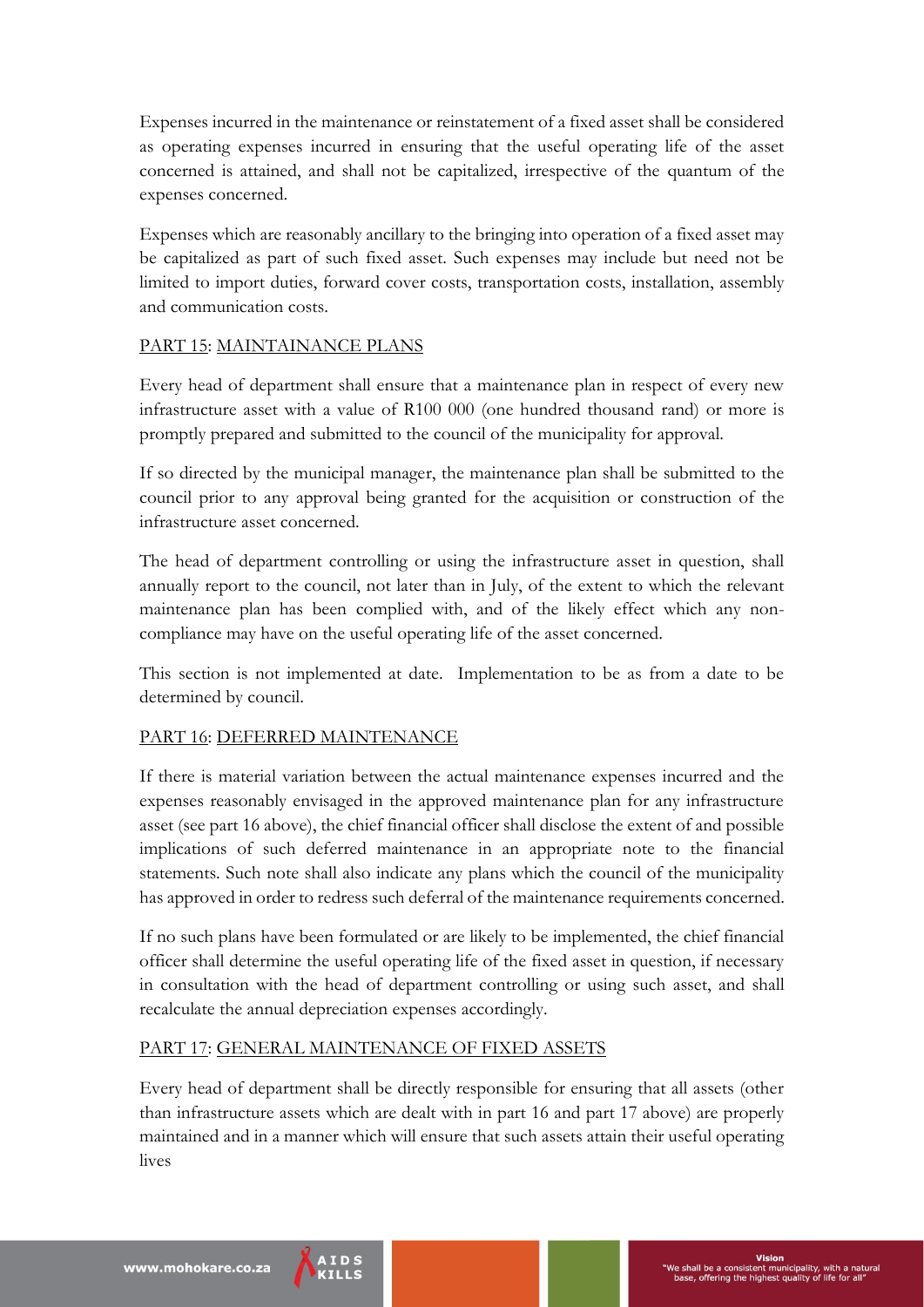## PART 18: DEPRECIATION OF FIXED ASSETS

All fixed, except land and heritage assets, shall be depreciated – or amortized may be defined as the systematic allocation of the depreciable amount of an asset over its useful life. *Depreciable amount is the cost of an asset, or other amount substituted for cost, less its residual value. Useful life is defined as:*

- *(a) the period over which an asset is expected to be available for use by an entity, or*
- *(b) the number of production or similar units expected to be obtained from the asset by an entity*

Depreciation shall generally take the form of an expense both calculated and debited on a monthly basis against the appropriate line item in the department or vote in which the asset is used or consumed.

However, depreciation shall initially be calculated from the day following the day in which a fixed asset is acquired or – in the case of construction works and plant and machinery – the day following the day in which the fixed asset is brought into use, until the end of the calendar month concerned. Thereafter, deprecation charges shall be calculated monthly.

Each head of department, acting in consultation with the chief financial officer, shall ensure that reasonable budgetary provision is made annually for the depreciation of all applicable fixed assets controlled or used by the department in question or expected to be so controlled or used during the ensuing financial year.

The procedures to be followed in accounting and budgeting for the amortization of intangible assets shall be identical to those applying to the depreciation of other fixed assets.

## PART 19: RATE OF DEPRECIATION

The chief financial officer shall assign a useful operating life to each depreciable asset recorded on the municipality's fixed asset register. In determining such a useful life, the chief financial officer shall adhere to the useful lives set out in the annexure to this document (see part 33 below)

In the case of a fixed asset which is not listed in this annexure, the chief financial officer shall determine a useful operating life, if necessary in consultation with the head of department who shall control or use the fixed asset in question, and shall be guided in determining such useful life by the likely pattern in which the asset's economic benefits or service potential will be consumed.

## PART 20: METHOD OF DEPRECIATION

Except in those cases specifically identified in part 23 below, the chief financial officer shall systematically allocate the depreciable amount of an asset over its useful life. *Depreciable amount is the cost of an asset, or other amount substituted for cost, less its residual value.*

PART 21: AMENDMENT OF ASSET LIVES AND DIMINUTION IN THE VALUE OF FIXED ASSETS

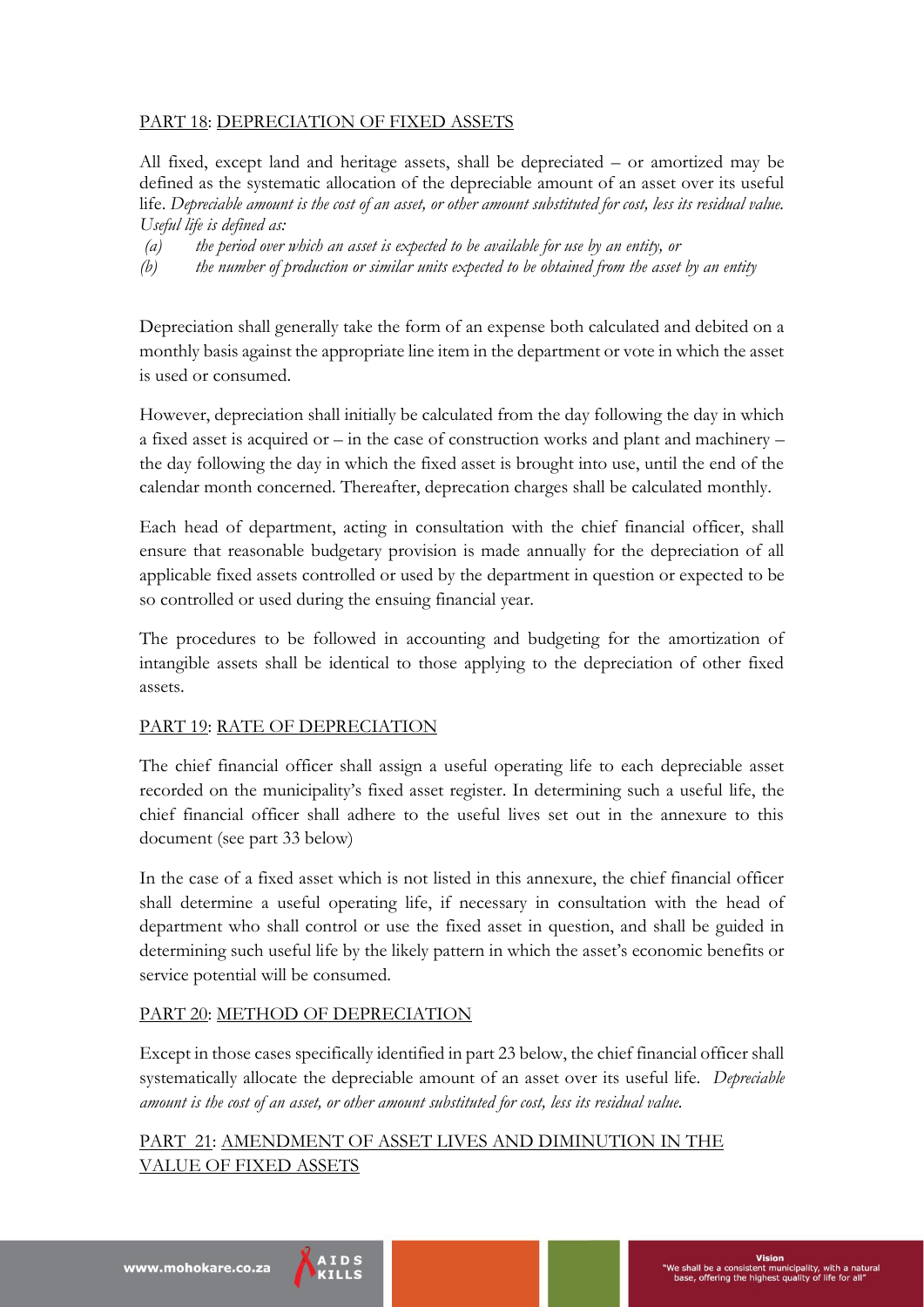Only the chief financial officer may amend the useful operating life assigned to any fixed asset, and when any material amendment occurs the chief financial officer shall inform the council of the municipality of such amendment.

The chief financial officer shall amend the useful operating life assigned to any fixed asset if it becomes known that such asset has been materially impaired or improperly maintained to such an extent that is useful operating life will not be attained, or any other event has occurred which materially affects the pattern in which the asset's economic benefits or service potential will be consumed.

If the value of a fixed asset has been diminished to such an extent that it has no or a negligible further useful operating life or value such fixed asset shall be fully depreciated in the financial year in which such diminution in value occurs.

Similarly, if a fixed asset has been lost, stolen or damaged beyond repair, it shall be fully depreciated in the financial year in which such event occurs, and if the fixed asset has physically ceased to exist, it shall be written off the fixed asset register.

In the all the foregoing, the additional depreciation expenses shall be debited to the department or vote controlling or using the fixed asset in question.

If any of the foregoing events arises in the case of a normally non-depreciable fixes asset, and such fixed asset has been capitalized at a value other than a purely nominal value, such fixed asset shall be partially or fully depreciated, as the case may be, as though is it were an ordinary depreciable asset, and the department or vote controlling or using fixed asset in question shall bear the full depreciation expenses concerned.

## PART 22: CREATION OF NON-DISTRIBUTABLE RESERVES FOR FUTURE **DEPRECIATION**

NOTE: Part 22 has been prepared on the assumption that these reserves are allowed.

The chief financial officer shall ensure that in respect of all fixed assets financed from the municipality's asset financing reserve, or from grants or subsidies or contributions received from other spheres of government or from the public at large, as well as in respect of fixed assets donated to the municipality, non- distributable reserve for future depreciation is created equal in value to the capitalized value of each fixed asset in question.

The chief financial officer shall thereafter ensure that in the case of depreciation fixed assets an amount equal to the monthly depreciation expenses of the fixed asset concerned is transferred each month from such non-distributable reserve to the municipality's appropriate account. Where there is a difference between the budgeted monthly depreciation expenses and the actual total depreciation expenses for each financial year, the chief financial officer shall appropriately adjust the aggregate transfer from the nondistributable reserve for the year concerned.

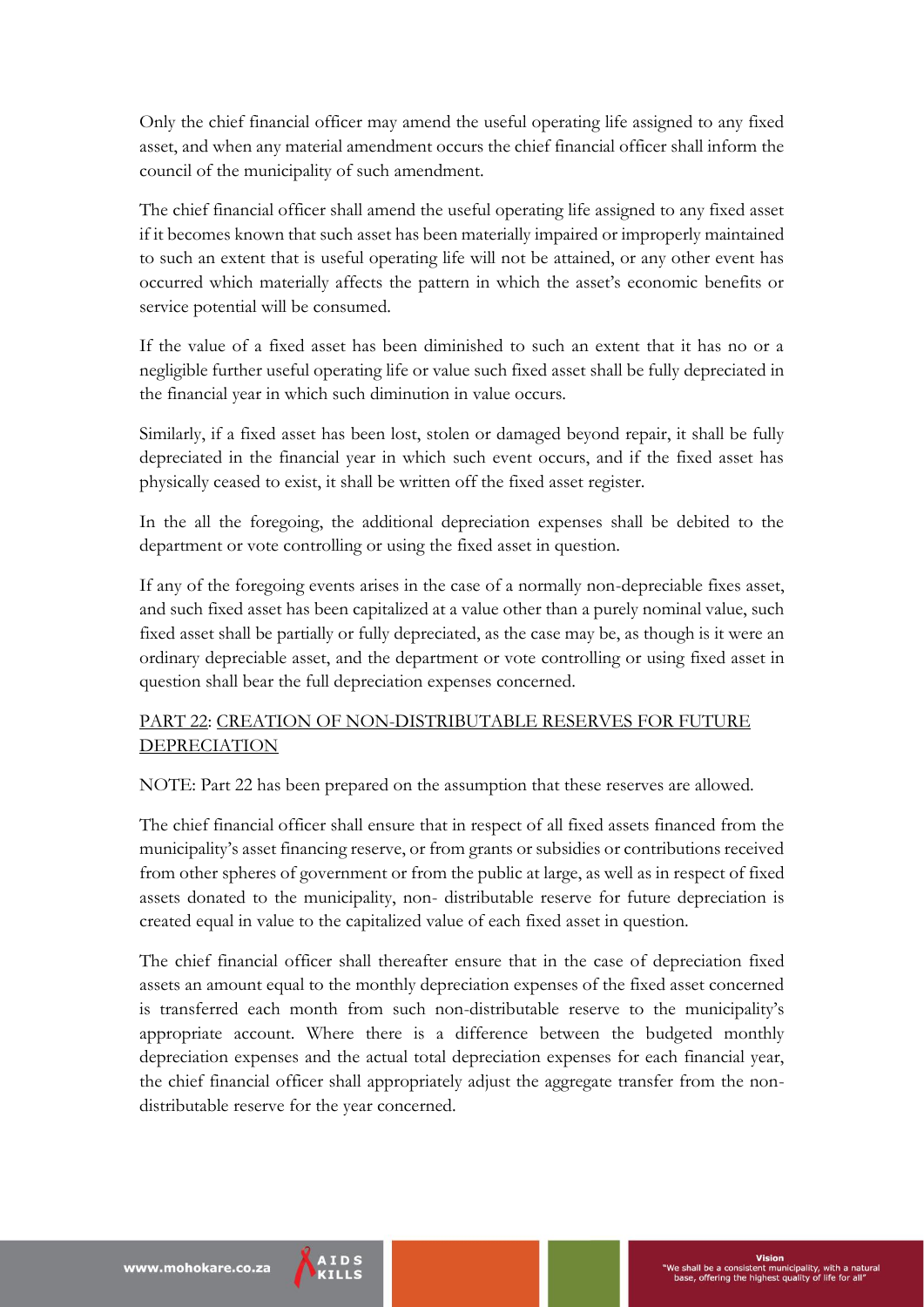# PART 23: CARRYING VALUES OF FIXED ASSETS

All fixed assets shall be carried in the fixed asset register, and appropriately recorded in the annual financial statements, at their original cost or fair value less any accumulated depreciation.

The only exceptions to this rule shall be revalued assets (see part 26 below) and heritage assets in respect of which no value is recorded in the fixed asset register (see part 8 above).

## PART 24: REVALUATION OF FIXED ASSETS

All land & buildings recorded in the municipality's fixed asset register shall be revalued with the adoption by the municipality of each new valuation roll (or, if the land & buildings concerned fall within the boundaries of each new valuation roll).

The chief financial officer shall adjust the carrying value of the land and buildings concerned to reflect in each instance the value of the fixed asset as recorded in the valuation roll, provided the chief financial officer is satisfied that such value reflects the fair value of the fixed asset concerned.

The chief financial officer shall also, where applicable, create a revaluation reserve for each such fixed asset equal to the difference between the value as recorded in the roll and the carrying value of the fixed asset before the adjustment in question.

The fixed asset concerned shall, in the case of buildings, thereafter be depreciated on the basis of its revalued amount, over its remaining useful operating life, and such increased depreciation expenses shall be budgeted for and debited against the appropriate line item in the department or vote controlling or using the fixed asset in question.

The chief financial officer shall ensure that an amount equal to the difference between the new (enhanced) monthly depreciation expense and the depreciation expenses determined in respect of such fixed asset before the revaluation in question is transferred each month from the revaluation reserve to the municipality's appropriation account. An adjustment of the aggregate transfer shall be made at the end of each financial year, if necessary (see part 24 above)

If the amount recorded on the valuation roll is less than the carrying value of the fixed asset recorded in the fixed asset register, the chief financial officer shall adjust the carrying value of such asset by increasing the accumulated depreciation of the fixed asset in question by an amount sufficient to adjust the carrying value to the value as recorded in the valuation roll. Such addition depreciation expenses shall from a charge, in the first instance, against the balance in any revaluation reserve previously created for such asset, and to the next that such balance is inefficient to bear the charge concerned, an immediate additional charge against the department or vote controlling or using the asset in question.

Revalued land and buildings shall be carried in the fixed asset register, and recorded in the annual financial statements, at their revalued amount, less accumulated depreciation (in the case of buildings).

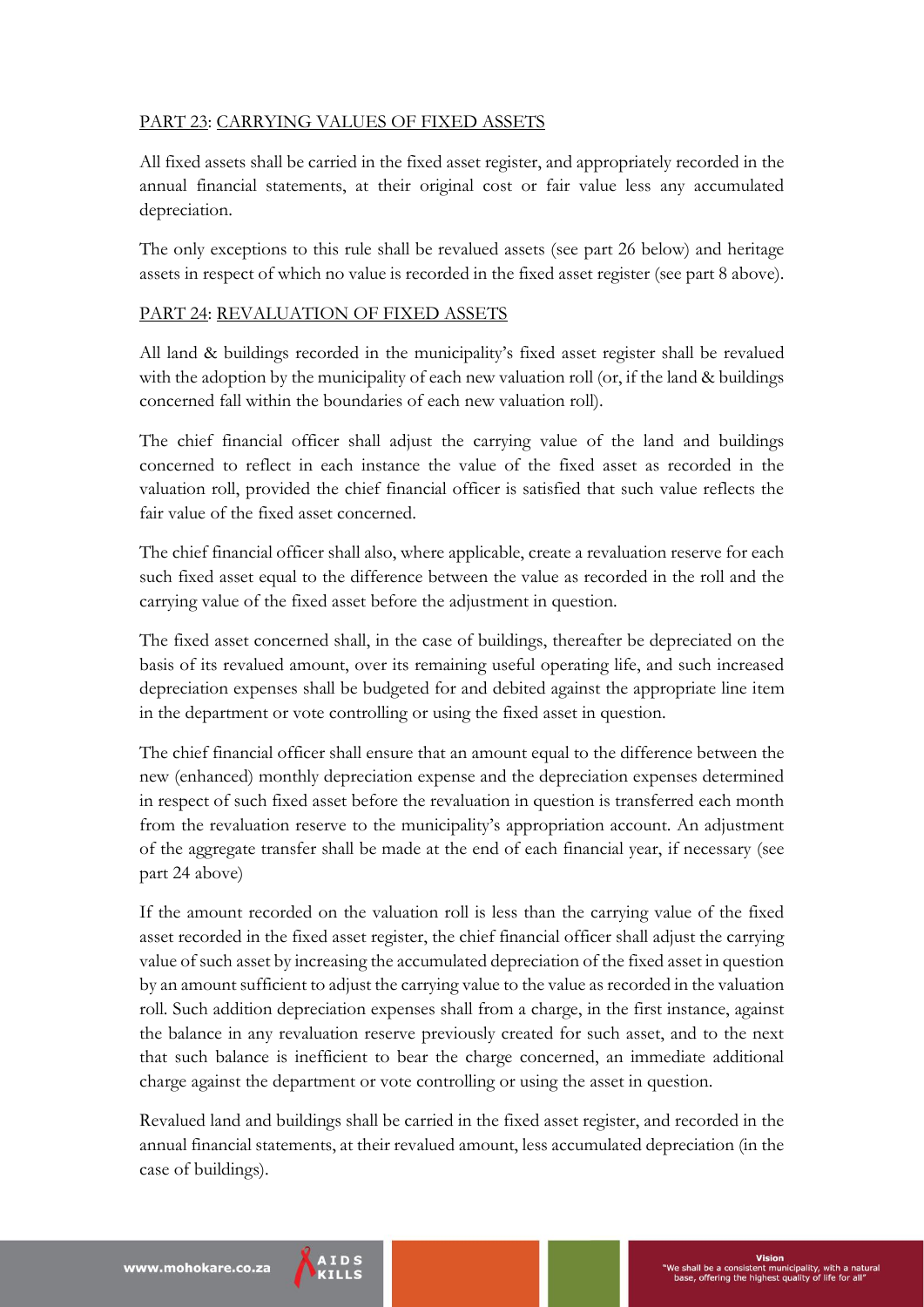## PART 25: VERIFICATION OF FIXED ASSETS

Every head of department shall at least once during every financial year undertake a comprehensive verification of all fixed assets controlled or used by the department concerned. Furthermore, monthly reconciliations between the financial system and the Fixed Asset register shall be performed and reviewed by delegated officials.

Every head of department shall promptly and fully report in writing to the chief financial officer in the format determined by the chief financial officer, all relevant result of such fixed asset verification, provided that each such asset verification shall be undertaken and completed as closely as possible to the end of each financial year, and that the resultant report shall be submitted to the chief financial officer not later than 30 June of the year in question.

#### PART 26: ALIENATION OF FIXED ASSETS

*NOTE:* The reference to the asset financial reserve below is based on the assumption that the reserve is allowed.

In compliance with the principles and prescription of the Municipal Finance Management Act, the transfer of ownership of any fixed asset shall be fair, equitable, transparent, competitive, and consistent with the municipality's supply chain management policy.

Every head of department shall report in writing to the chief financial officer on 31 October and 30 April of each financial year on all fixed assets controlled or used by the department concerned which such head of department wishes to alienate by public auction or public tender. The chief financial officer shall thereafter consolidate the requests received from the various departments, and shall promptly report such consolidated information to the council or the municipal manager of the municipality, as the case may be, recommending the process of alienation to be adopted.

The council shall delegate to the municipal manager the authority to approve the alienation of any fixed asset with a carrying value less than R20 000 (Twenty thousand rand).

The council shall ensure that the alienation of any fixed asset with a carrying value equal to or in excess of R5 000 (five thousand rand) takes place in compliance with Section 14 of the Municipal Finance Management Act, 2004 (see part 34 below).

Once the fixed assets are alienated, the chief financial officer shall delete the relevant records from the fixed asset register.

If the proceeds of the alienation are less than the carrying value recorded in the fixed asset register, such difference shall be recognized as a loss in the income statement of the department or vote concerned. If the proceeds of the alienation, on the other hand, are more than the carrying value of the fixed asset concerned, the difference shall be recognized as a gain in the income statement of the department or vote concerned.

All gains realized on the alienation of fixed assets shall be appropriated annually to the municipality's asset financing reserve (except in the cases outlined below), and all losses on

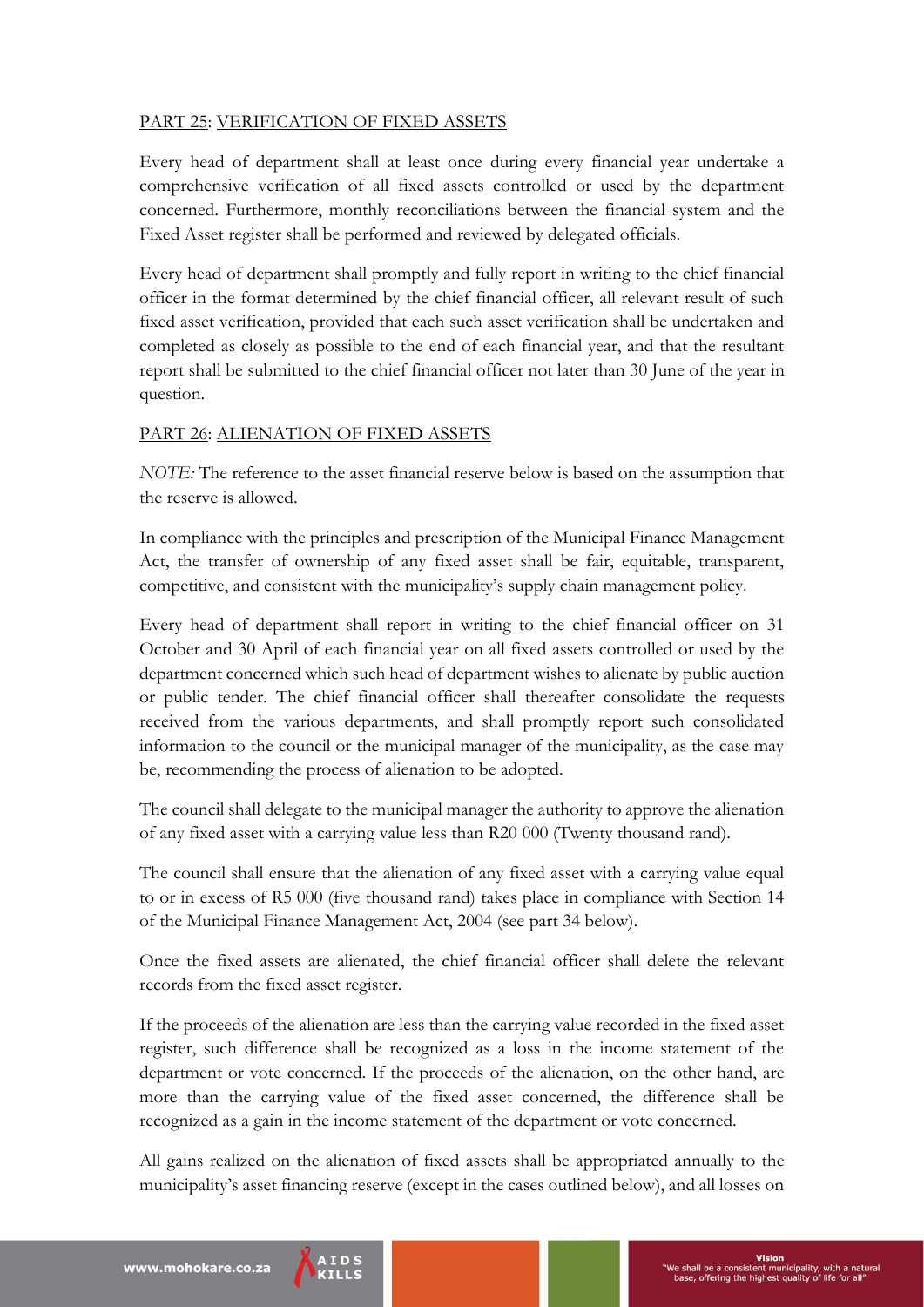the alienation of fixed shall remain as expenses on the income statement of the department or vote concerned. If, however, both gains and losses arise in any one financial year in respect of the alienation of the fixed assets of any department or vote, only the net gain (if any) on the alienation of such fixed assets shall be appropriated.

Transfer of fixed assets to other municipalities, municipal entities (whether or not under the municipality's sole or partial control) or other organs of state shall take place in accordance with the above procedures, except that the process of alienation shall be by private treaty.

## PART 27: OTHER WRITE-OFFS OF FIXED ASSETS

A fixed asset even though fully depreciated shall be written of only on the recommendation of the head of department controlling or using the asset concerned, and with the approval of the council of the municipality.

Every head of department shall report to the chief financial officer on 31 October and 30 April of each financial year on any fixed asset which such head of department wishes to have written off, stating in the full reason for such recommendation. The chief financial officer shall consolidate all such reports, and shall promptly submit a recommendation to the council of the municipality on the fixed asset to be written off.

The only reason for writing off fixed assets, other than the alienation of such fixed assets, shall be the loss, theft, destruction or material impairment of the fixed asset in question.

In every instance where a not fully depreciated fixed asset is written off, the chief financial officer shall immediately debit to such department or vote, as additional depreciation expenses, the full carrying value of the asset concerned (see also part 22).

# PART 28: REPLACEMENT NORMS

The municipality manager, in consultation with the chief financial officer and other heads of departments, shall formulate norms and standards for the replacement of all normal operational fixed assets. Such norms and standards shall be incorporated in a formal policy, which shall be submitted to the council of the municipality for approval. This policy shall cover the replacement of motor vehicles, furniture and fittings, computer equipment, and any other appropriate operational items. Such policy shall also provide for the replacement of fixed assets which are required for service delivery but which have become uneconomical to maintain.

This section is not implemented at date. Implementation to be as from a date to be determined by council.

## PART 29: INSURANCE OF FIXED ASSETS

The municipal manager shall ensure that all movable fixed assets are insured at least against fire and theft, and that all municipal buildings are insured at least against fire & allied perils.

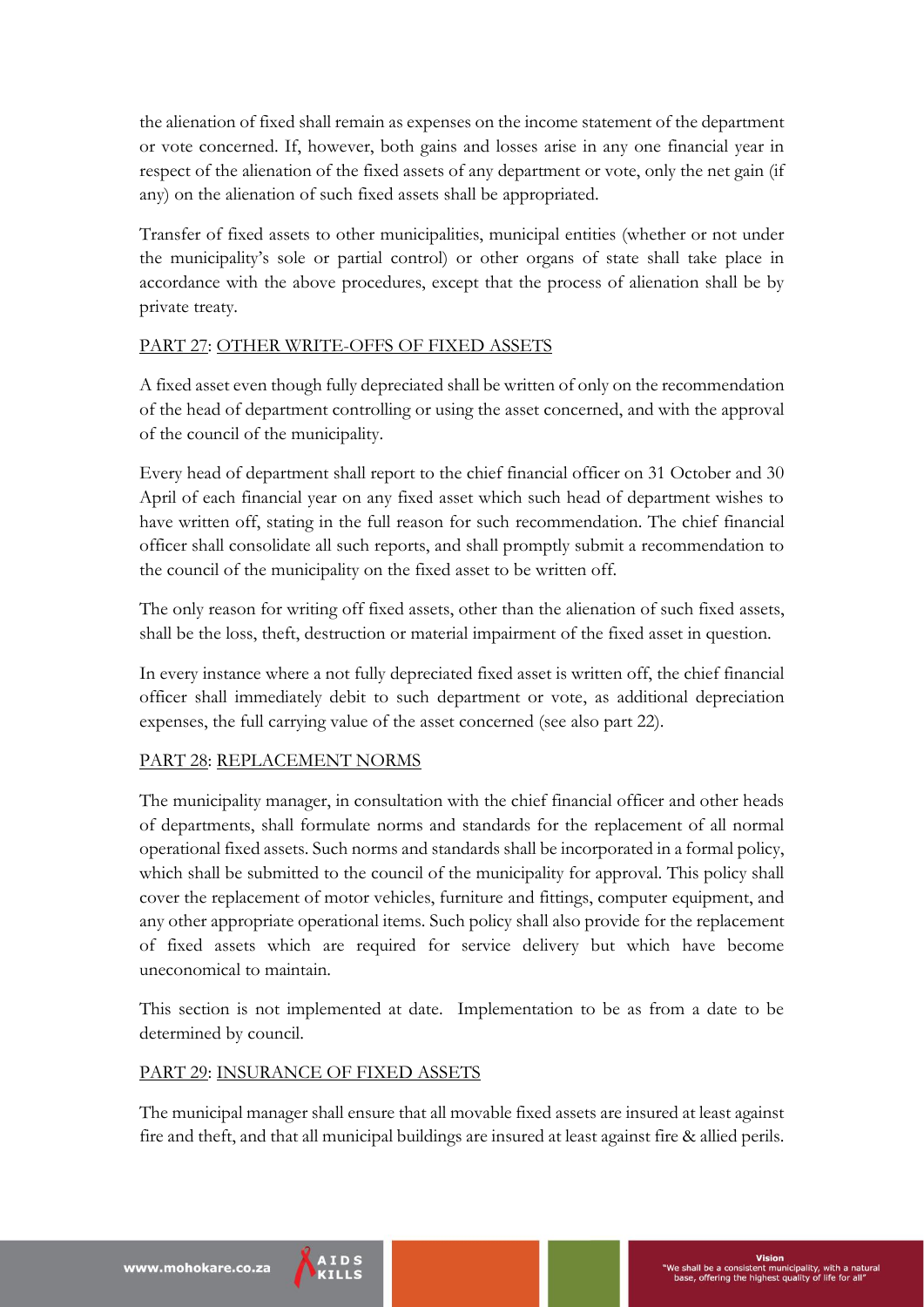If the municipal operates a self-insurance reserve (assuming such reserve to be allowed), the chief financial officer shall annually determine the premiums payable by the departments or votes after having received a list of the fixed assets and insurable values of all relevant fixed assets from the heads of departments concerned.

The municipal manager shall recommend to the council of the municipality, after consulting with the chief financial officer, the basis of the insurance to be applied to each type of fixed asset: either the carrying value or the replacement value of the fixed assets concerned. Such recommendation shall take due cognizance of the budgetary resources of the municipality.

The chief financial officer shall annually submit a report to the council of the municipal on any reinsurance cover which it is deemed necessary to procure for the municipality's selfinsurance reserve.

If any movable assets are lost, stolen or destroyed, the matter – if material – shall be reported in writing by the head of department concerned to Asset division. The end user of that asset which are lost or damaged will be assisted by council in the first time in term of claiming the excess to be paid to the insurance. But for the second time the user will be held responsible for loss or damage of the asset. Also the excess will be increase for the second claim and the end user will be held liable to pay it.

All Assets (Computers, Tablets and Cellphones) shall be returned if the employee is leaving the Mohokare Local Municipality.

## PART 30: BIOLOGICAL ASSETS

Accounting for biological assets shall take place in accordance with the requirements of GRAP 101.

The chief financial officer, in consultation with the head(s) of department concerned shall ensure that all biological assets, such as livestock and crops, are valued at 30 June each year at fair value less estimated point-of-sales costs. Such valuation shall be undertaken but a recognized valuer in the line of the biological asset concerned. Any losses on such valuation shall be debited to the department or vote concerned as an operating expense, and any increase in the valuation shall be credited to the department or vote concerned as operating revenue.

If any biological asset is lost, stolen or destroyed, the matter – if material – shall be reported in writing by the head of department concerned in exactly the same manner as though the asset were an ordinary fixed asset.

Records of the details of biological assets shall be kept in a separate section of the fixed assets register or in a separate accounting record altogether and such details shall reflect the information which the chief financial officer, in consultation with the head of department concerned and the internal auditor, deems necessary for accounting and control purposes.

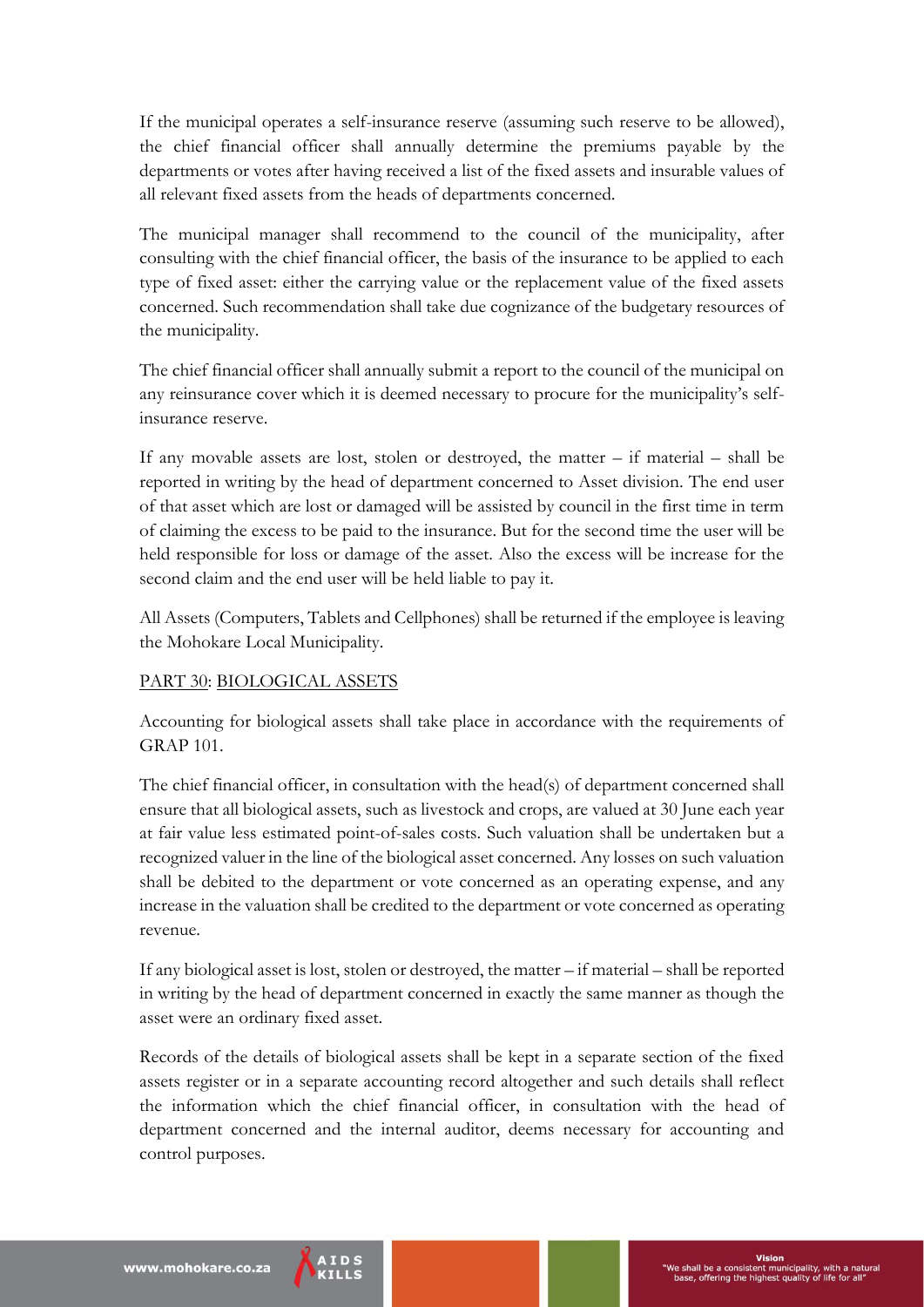The chief financial officer shall annually insure the municipality's biological assets, in consultation with the head(s) of department concerned, provided the council of the municipality considers such insurance desirable and affordable.

#### PART 31 ANNEXURE: FIXED ASSET LIVES

#### INFRASTRUCTURE ASSETS AND OTHER ASSETS

The following is the list of infrastructure assets and other assets, with the estimated useful life in years indicated in each case.

| <u>Component</u>                                      | <u>Estimated lifespan</u> |
|-------------------------------------------------------|---------------------------|
| Land                                                  |                           |
| Developed land                                        | N/A                       |
| Undeveloped land                                      | N/A                       |
| <b>Buildings</b>                                      |                           |
| Dwellings                                             |                           |
| Caravans                                              | $5 - 10$                  |
| Children's homes                                      | $60 - 60$                 |
| Homes for the aged                                    | $60 - 60$                 |
| Hostels                                               | $60 - 60$                 |
| Military personnel dwellings                          | $60 - 60$                 |
| Mobile homes                                          | $60 - 60$                 |
| Places of safety (children)                           | $60 - 60$                 |
| Prisons and rehabilitation facilities                 | $60 - 60$                 |
| Residences (presidential, embassies)                  | $60 - 60$                 |
| Residences (personnel) include garages and parking    | $15 - 60$                 |
| Secure care centers                                   | $60 - 60$                 |
| Airport and associated buildings                      | $60 - 60$                 |
| Bus terminals                                         | $15 - 15$                 |
| Bus shelters                                          | $15 - 15$                 |
| Clinics and community health facilities               | $60 - 60$                 |
| Community centers and public entertainment buildings  | $60 - 60$                 |
| Driver and vehicle testing centers                    | $60 - 60$                 |
| Fire stations                                         | $60 - 60$                 |
| Hospitals and ambulance stations                      | $60 - 60$                 |
| Industrial buildings                                  | $60 - 60$                 |
| Libraries                                             | $60 - 60$                 |
| Mortuaries                                            | $60 - 60$                 |
| Office buildings (including air conditioning systems) | $60 - 60$                 |
| Public parking (covered and open)                     | $15 - 30$                 |
| Stadiums                                              | $60 - 60$                 |
| Taxi ranks                                            | $10 - 60$                 |
| Warehouses (storage facilities, including data)       | $60 - 60$                 |
| <b>Other Structures (Infrastructure Assets)</b>       |                           |
| Electricity                                           |                           |
| Cooling towers                                        | $30 - 30$                 |
| Mains                                                 | $30 - 30$                 |
| <b>Meters</b>                                         |                           |
| Prepaid                                               | $30 - 30$                 |
| Credit                                                | $30 - 30$                 |

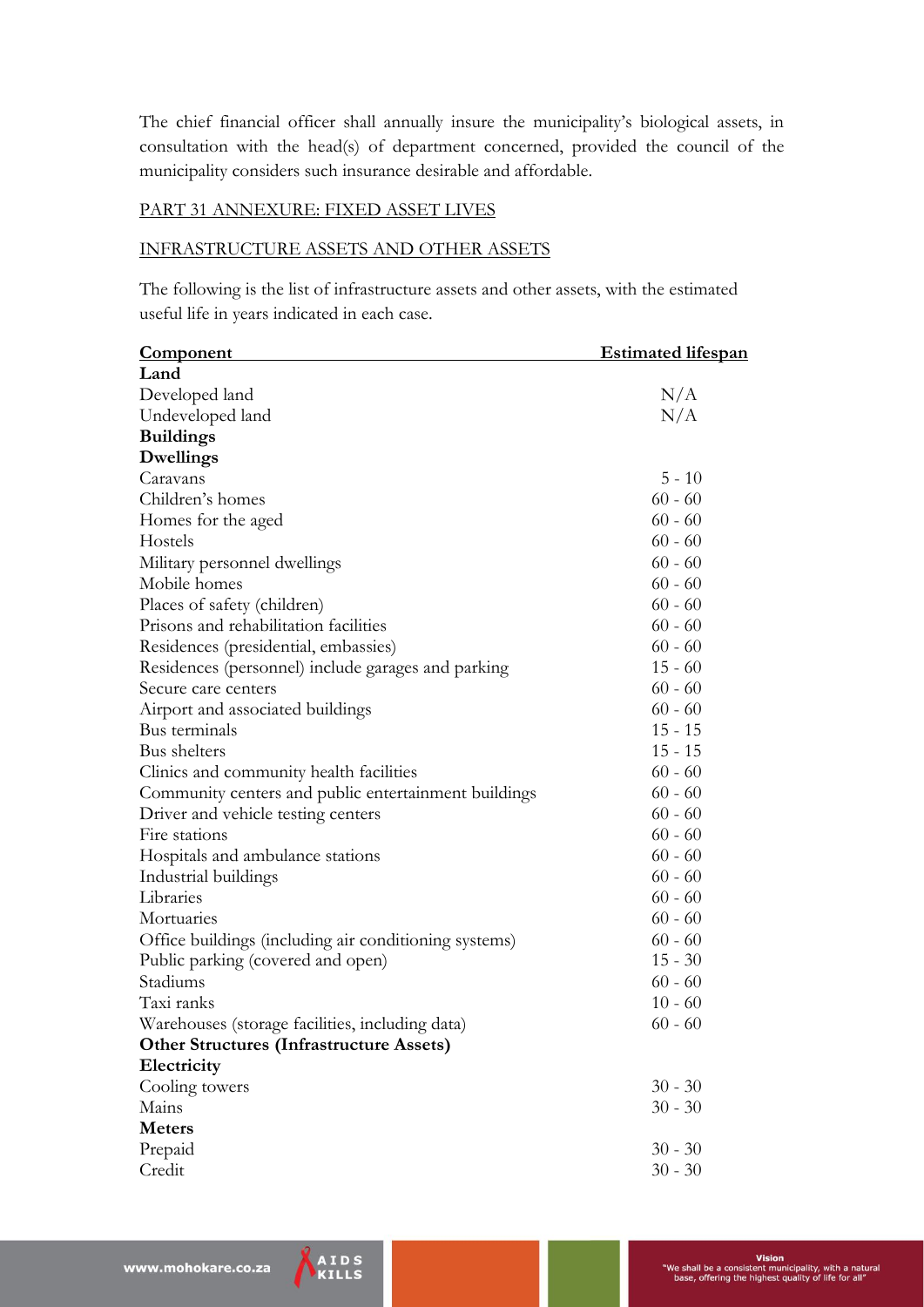| <b>Power stations</b>                           |                        |
|-------------------------------------------------|------------------------|
| Coal                                            | $60 - 60$              |
| Supply/reticulation                             | $30 - 60$              |
| Transformers                                    | $50 - 50$              |
| Lines                                           |                        |
| Underground                                     | $30 - 30$              |
| Overhead                                        |                        |
| Cables                                          | $30 - 30$              |
| Substations                                     |                        |
| Switchgear                                      | $60 - 60$<br>$30 - 30$ |
| Equipment                                       |                        |
| Outdoor                                         | $30 - 30$              |
| <b>GIS</b>                                      | $30 - 30$              |
| Indoor                                          | $30 - 30$              |
| Electrical panels                               | $20 - 30$              |
| Telemetry                                       | $20 - 20$              |
| Roads (Roads, Pavements, Bridges & Storm Water) |                        |
| <b>Bridges</b>                                  |                        |
| Bridges - Concrete                              | $60 - 60$              |
| Bridges - Steel                                 | $40 - 60$              |
| Bridges - Timber                                | $25 - 40$              |
| Pedestrian                                      |                        |
| Bridges - Concrete                              | $60 - 60$              |
| Bridges - Steel                                 | $40 - 60$              |
| Bridges - Timber                                | $25 - 40$              |
| Reinforced retaining walls                      |                        |
| Earth                                           | $10 - 30$              |
| Concrete                                        | $25 - 30$              |
| Expansion and construction joints               | $15 - 30$              |
| <b>Storm Water</b>                              |                        |
| Culverts                                        | $60 - 60$              |
| Concrete                                        | $60 - 60$              |
|                                                 | $60 - 60$              |
| Armco                                           |                        |
| Drains<br>Earthworks                            | $60 - 60$              |
|                                                 | $60 - 60$              |
| Concrete lining                                 |                        |
| Stop banks                                      | $60 - 60$              |
| Pipes                                           | $60 - 60$              |
| Storm water outfalls<br>Roads                   | $60 - 60$              |
|                                                 |                        |
| Kerb and channels                               | $20 - 55$              |
| Municipal roads Asphalt surface                 | $10 - 20$              |
| Asphalt layer                                   | $20 - 55$              |
| Concrete surface                                | $10 - 30$              |
| Concrete layer                                  | $20 - 55$              |
| Gravel surface                                  | $3 - 20$               |
| Crash barriers                                  | $10 - 30$              |
| Retaining walls                                 | $20 - 60$              |
| Overload control centers                        | $15 - 20$              |
| Electronic hardware                             | $10 - 15$              |
| Other equipment                                 | $10 - 20$              |

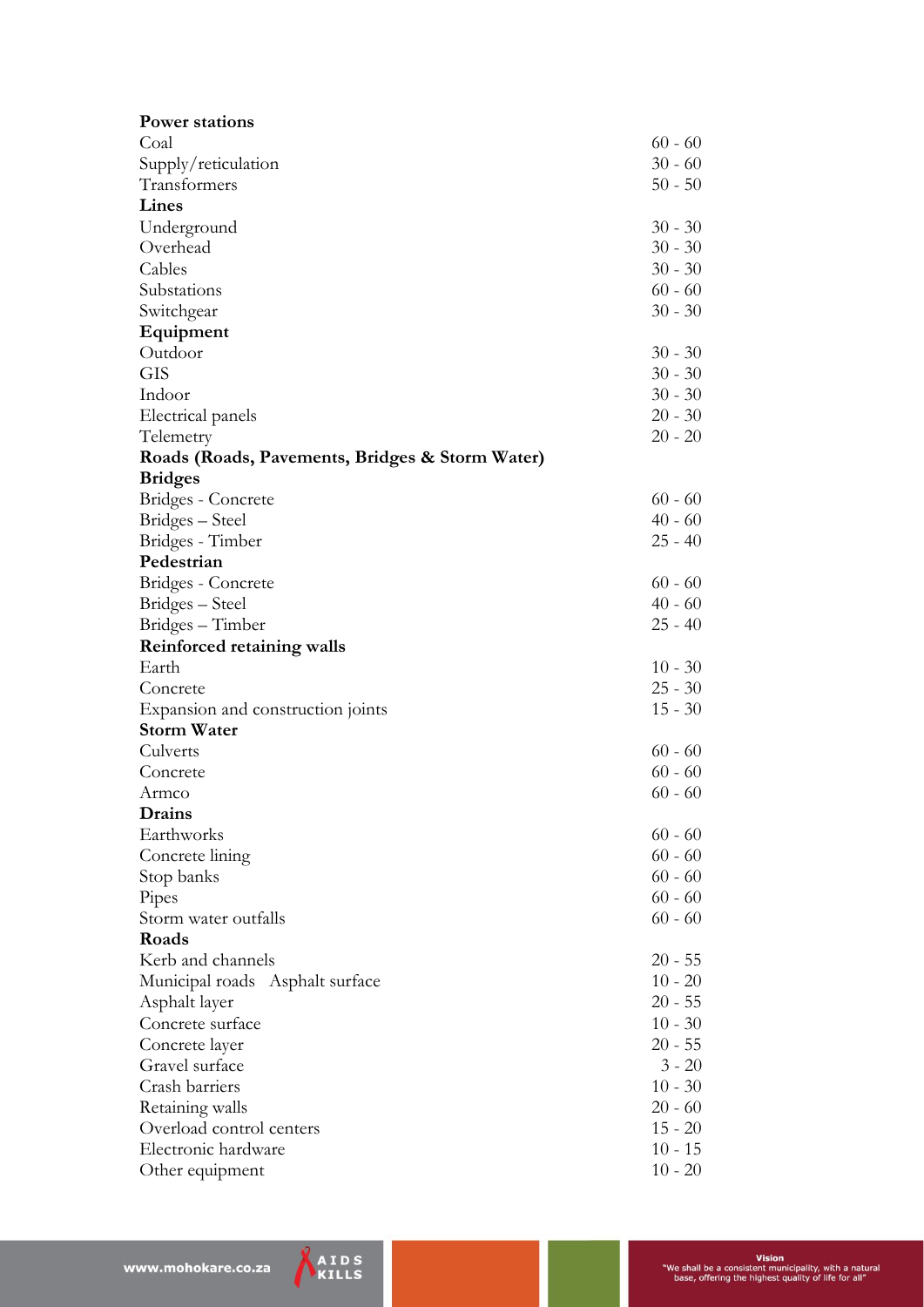| Street lighting                                     | $5 - 5$   |
|-----------------------------------------------------|-----------|
| Traffic islands                                     | $30 - 30$ |
| Traffic lights                                      | $15 - 20$ |
| Traffic signs                                       | $5 - 15$  |
| <b>Airports</b>                                     |           |
| Runways                                             | $15 - 20$ |
| Taxiways                                            | $15 - 20$ |
| Water                                               |           |
| Dams: Structure                                     |           |
|                                                     | $60 - 60$ |
| - concrete                                          | $60 - 60$ |
| - earth                                             |           |
| Mechanical and electrical                           | $60 - 60$ |
| Meters                                              | $10 - 30$ |
| Standpipes                                          | $5 - 60$  |
| Metalwork (steel stairs, ladders, handrails, weirs) | $10 - 60$ |
| <b>Pump stations</b>                                |           |
| Structure                                           | $60 - 60$ |
| Electrical                                          | $10 - 60$ |
| Mechanical                                          | $10 - 60$ |
| Perimeter protection                                | $10 - 60$ |
| <b>Reservoirs</b>                                   |           |
| Structure                                           | $60 - 60$ |
| Electrical                                          | $10 - 60$ |
| Mechanical                                          | $10 - 60$ |
| Perimeter protection                                | $10 - 60$ |
| Supply/reticulation                                 | $20 - 60$ |
| <b>Underground chambers</b>                         |           |
| Valves                                              | $60 - 60$ |
| Meters                                              | $60 - 60$ |
| Transition                                          | $60 - 60$ |
| Other                                               | $60 - 60$ |
| Water purification works                            |           |
| Structure                                           | $60 - 60$ |
| Electrical                                          | $15 - 60$ |
| Mechanical                                          | $15 - 60$ |
| Perimeter protection                                | $10 - 60$ |
| Meters                                              | $10 - 60$ |
| Telemetry                                           | $20 - 20$ |
| Sewerage                                            |           |
| Bulk pipelines (outfall sewers)                     |           |
| Rising mains                                        | $60 - 60$ |
| Gravity mains                                       | $60 - 60$ |
| Sewerage pump stations                              |           |
| Structure                                           | $60 - 60$ |
| Electrical                                          | $15 - 40$ |
| Mechanical                                          | $15 - 40$ |
| Perimeter protection                                | $10 - 25$ |
| Metalwork                                           | $10 - 30$ |
| Sewers/reticulation                                 | $60 - 60$ |
| <b>Waste purification works</b>                     |           |
| Structure                                           | $60 - 60$ |
|                                                     |           |

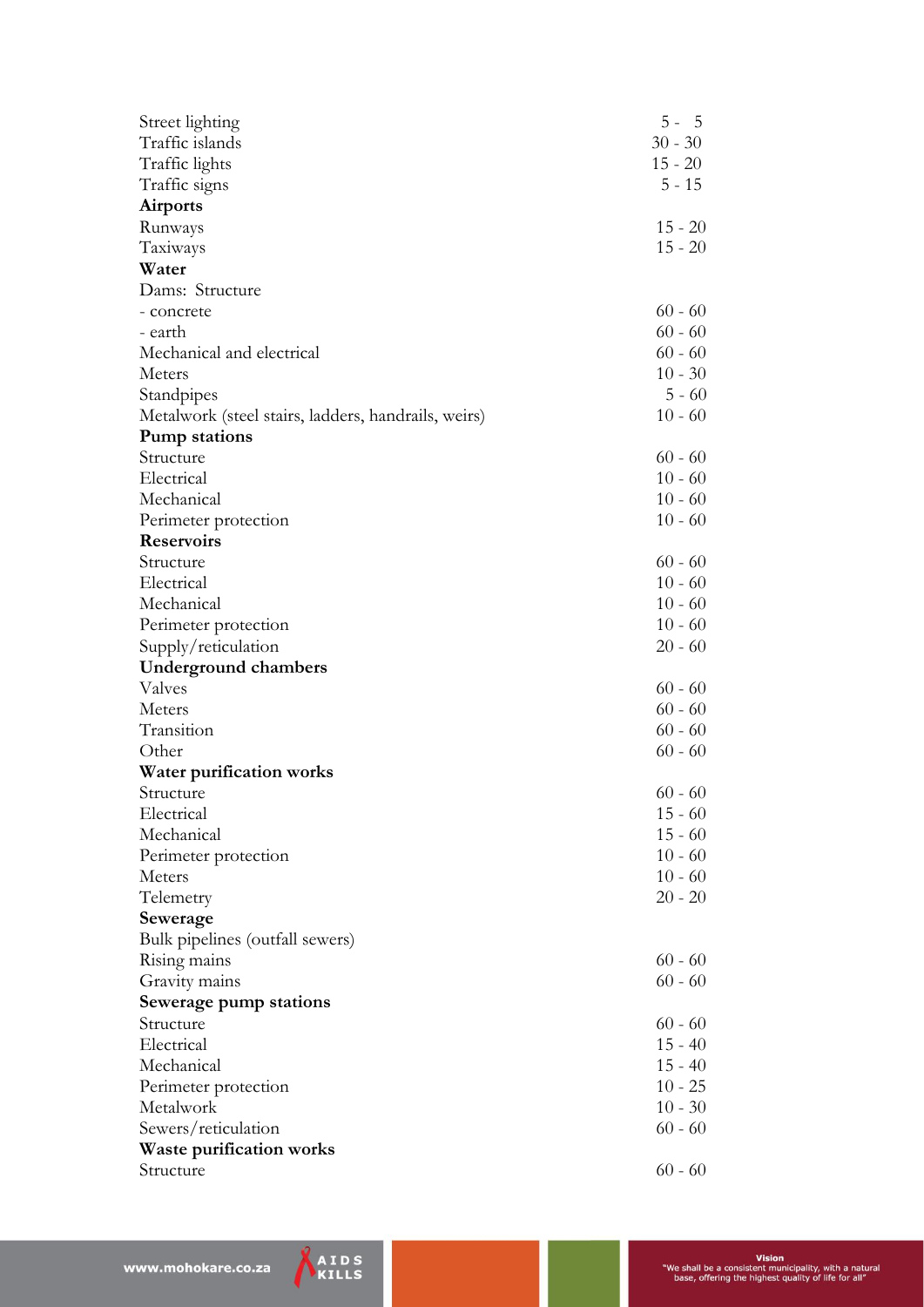| Electrical                                          | $15 - 40$             |
|-----------------------------------------------------|-----------------------|
| Mechanical                                          | $15 - 40$             |
|                                                     | $10 - 25$             |
| Perimeter protection<br>Meters                      | $10 - 15$             |
| <b>Solid Waste Disposal</b>                         |                       |
| Collection                                          |                       |
| Vehicles                                            | $5 - 10$              |
| Containers/Bins                                     | $10 - 15$             |
| Landfill site                                       |                       |
|                                                     | $10 - 15$             |
| Earthmoving and compaction equipment<br>Weighbridge |                       |
| Mechanical                                          |                       |
| Electrical                                          | $15 - 40$             |
|                                                     | $15 - 40$             |
| Perimeter protection                                | $10 - 25$             |
| Railways                                            |                       |
| Power supply units                                  | $25 - 30$             |
| Railway sidings                                     | $25 - 30$             |
| Railway tracks                                      | $15 - 20$             |
| Signaling systems                                   | $15 - 20$             |
| Shunting yards                                      | $25 - 30$             |
| <b>Stations</b>                                     |                       |
| Trunk receiving                                     | $40 - 50$             |
| District regulating                                 | $40 - 50$             |
| Mains/pipelines                                     | $15 - 20$             |
| Meters                                              | $15 - 20$             |
| Storage facilities                                  | $15 - 20$             |
| Supply/reticulation                                 | $15 - 20$             |
| Cemeteries                                          | $25 - 30$             |
| <b>Other Machinery and Equipment</b>                |                       |
| Audiovisual equipment                               | $5 - 10$              |
| Building air conditioning systems                   | $5 - 10$              |
| Cellular phones (over R5 000)                       | $0 - 2$               |
| Cellular routers                                    | $3 - 5$               |
| Domestic equipment (non kitchen appliances))        | $3 - 5$               |
| Electric wire and power distribution equipment      |                       |
| (compressors, generators & allied equipment)        | $5 - 7$               |
| Emergency/rescue equipment                          | $5 - 10$              |
| Elevator systems                                    | $15 - 20$             |
| Farm/Agricultural equipment                         | $5 - 15$              |
| Fire Fighting equipment                             | $3 - 5$               |
| Fencing                                             | $5 - 25$              |
| Gardening equipment                                 | $2 - 4$               |
| Irrigation equipment                                | $10 - 15$             |
| Kitchen appliances                                  | $5 - 10$              |
| Laboratory equipment - Agricultural                 | $5 - 7$               |
| - Medical testing                                   | $5 - 7$               |
| - Roads and transport                               | $5 - 7$               |
| Laundry equipment and industrial sewing machines    | $10 - 15$<br>$5 - 10$ |
| Learning, training support and library material     |                       |
| Machines for metallurgy                             | $5 - 10$              |
| Machines for mining and quarrying                   | $5 - 10$              |

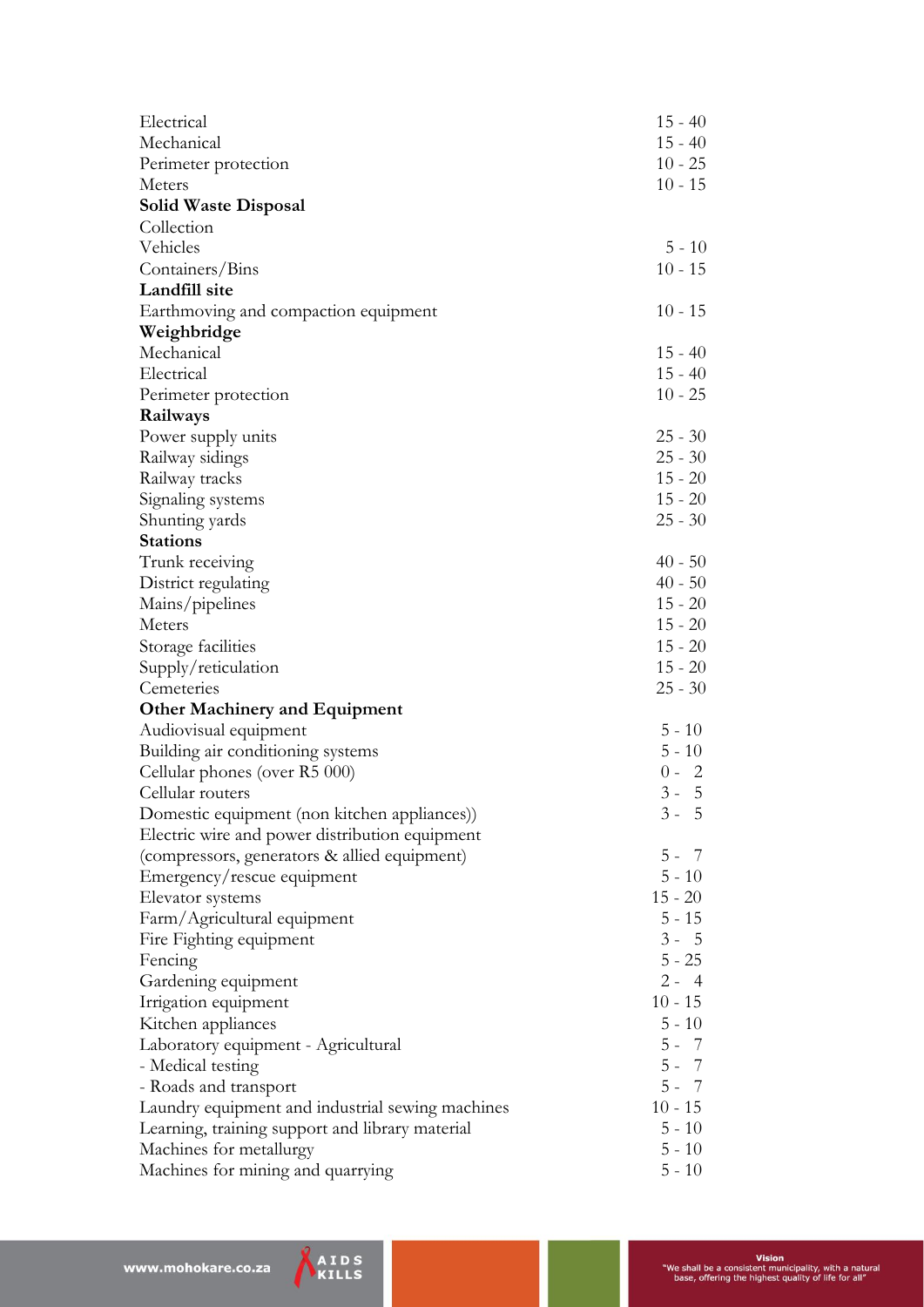| Machines for textile production                        | $10 - 15$             |
|--------------------------------------------------------|-----------------------|
| Medical and allied equipment                           | $5 - 10$              |
| Music instruments                                      | $10 - 15$             |
| Photographic equipment                                 | $5 - 10$              |
| Pumps, plumbing, purification and sanitation equipment | $5 - 10$              |
| Radio equipment                                        | $5 - 7$               |
| Road construction and maintenance equipment            | $10 - 15$             |
| Saddles and other tack                                 | $5 - 7$               |
| Security equipment/systems/ materials - Fixed          | $3 - 5$               |
| - Movable                                              | $3 - 5$               |
| Sport and recreational equipment                       | $5 - 10$              |
| Survey equipment                                       | $5 - 7$               |
| Telecommunication equipment                            | $3 - 10$              |
| Tents, flags and accessories                           | $5 - 10$              |
| Woodworking machinery and equipment                    | $5 - 10$              |
| Workshop equipment and loose tools - Fixed             | $5 - 10$              |
| - Movable                                              | $3 - 5$               |
| <b>Furniture and Office Equipment</b>                  |                       |
| Advertising boards                                     | $3 - 5$               |
| Air conditioners (individual fixed & portable)         | $3 - 5$               |
| Cutlery and crockery                                   | $5 - 10$              |
| Domestic and hostel furniture                          | $10 - 15$             |
| Linen and soft furnishings                             | $5 - 10$              |
| Office equipment (including fax machines)              | $5 - 7$               |
| Office furniture                                       | $5 - 7$               |
| Paintings, sculptures, ornaments (home and office)     | $5 - 10$              |
| <b>Computer Equipment</b>                              |                       |
| Computer hardware including operating systems          | $3 - 5$               |
| Networks                                               | $5 - 10$              |
| <b>Transport Assets</b>                                |                       |
| Aircraft                                               | $10 - 15$             |
| Aircraft engines                                       | $5 - 7$               |
| Airport transport equipment (stairs and luggage)       | $10 - 15$             |
| <b>Busses</b>                                          | $10 - 15$             |
| Cycles                                                 | $4 - 7$               |
| Emergency vehicles (Ambulances and fire engines)       | $5 - 10$              |
| Mobile clinics                                         | $10 - 15$             |
| Motor vehicles                                         | $4 - 7$               |
| Trailers and accessories                               |                       |
| Trucks                                                 | $5 - 10$<br>$15 - 15$ |
| <b>Intangible Assets</b>                               |                       |
| Computer software                                      | $2 - 5$               |
|                                                        |                       |

# Sum-of-unit's method of depreciation may be preferred

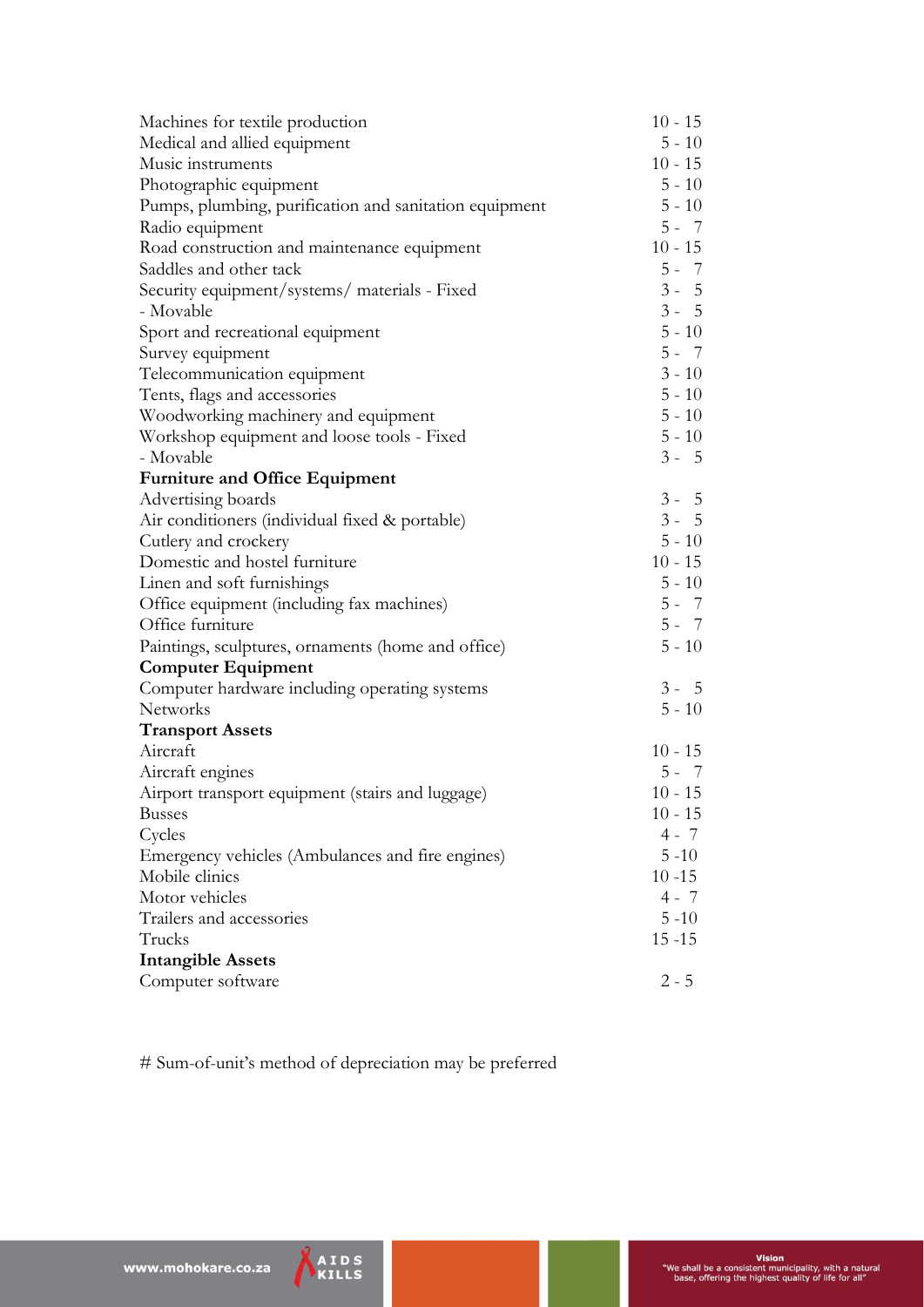## HERITAGE ASSETS

The following is a list of at least some typical heritage assets encountered in the municipality environment (no asset lives are given, of course, as no ordinary depreciation will be charge against such assets):

- o Museums exhibits
- o Works of art (which will include paintings and sculptures)
- o Public statues
- o Historical buildings or other historical structure (such as war memorials)
- o Historical sites (for example, an Iron Age kiln, historical battle sites or sides of a historical settlement)

## INVESTMENT PROPERTIES

It is not possible to provide an exhaustive list of investment properties, as the actual list will depend very much on the local circumstances of each municipality. However, the following will be among the most frequently encountered:

- o Office parks (which have been development by the municipality itself or jointly between the municipality and one or more other parties)
- o Shopping centres (against development along similar lines)
- o Housing development (that is, development financed and managed by the municipality itself, with the sole purpose of selling or letting such houses for profit)

## PART 32 ANNEXURE: PARAPHRASE OF SECTION 14 OF THE MUNICIPAL FINANCE MANAGEMENT ACT 2003

A municipality may not alienate any asset required to provide a minimum level of basic municipal service.

A municipality may alienate any other capital asset, but provided

- The council, in a meeting open to the public, has first determined that the asset is not required to provide a minimum level of basic municipal service, and
- The council has considered the fair market value of the asset and the economic and community value to be received in exchange for the asset.

## PART 33: NON-ROUTINE JOURNALS

 All non-routine routine journals shall be prepared and reviewed as per the delegations. A delegated official shall review the journals before it is captured on the financial system.